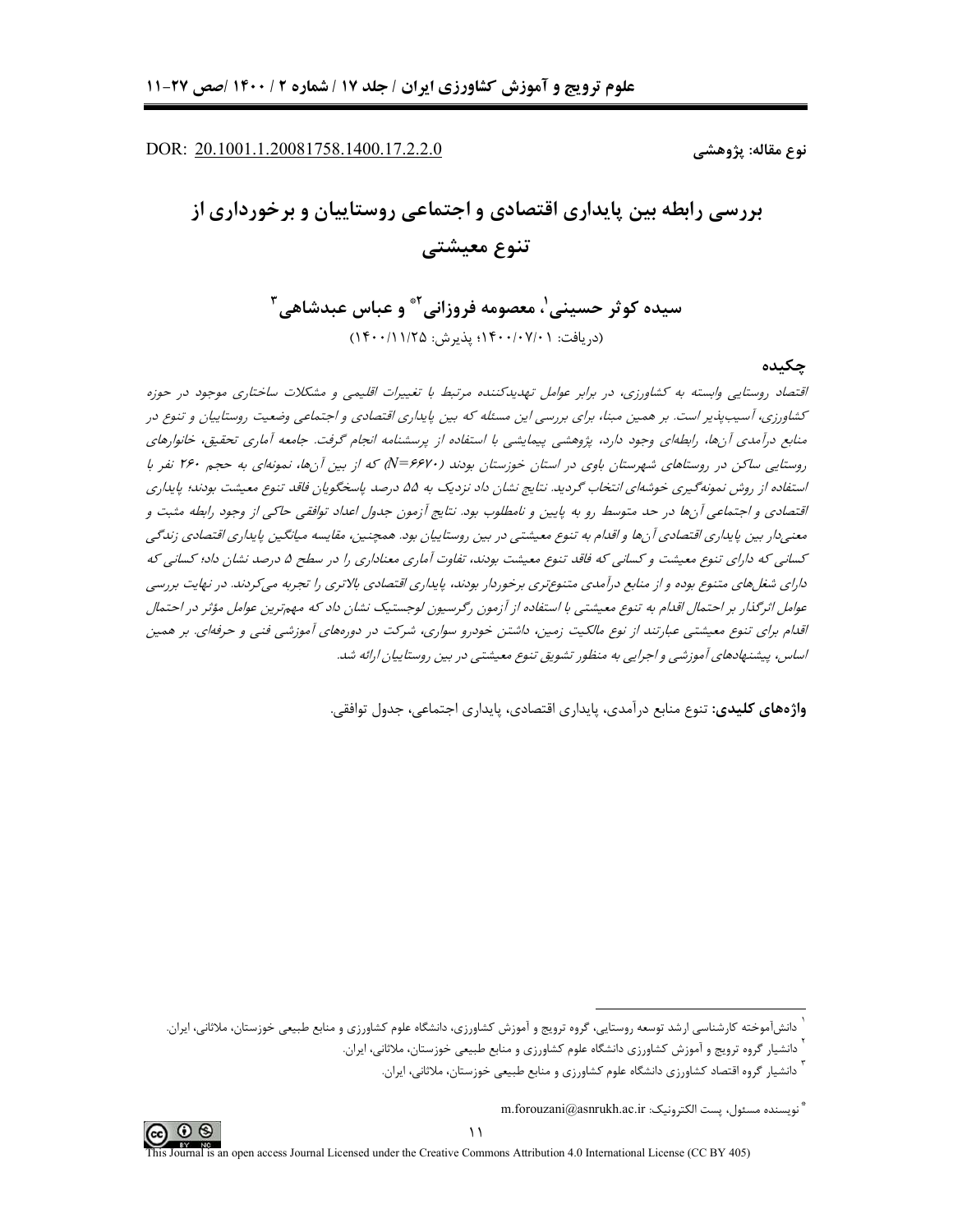وقدوه

طبق آمارهای بدست آمده از طرح آمارگیری نیروی کار در تابستان ۱۴۰۰ در کشور، سهم بخش کشاورزی از اشتغال کلی کشور، ۱۷/۴ درصد بوده و در نواحی روستایی این سهم به ۴۷/۶ درصد می سد؛ بدین معنا که بخش عمده جامعه روستایی در کشور به کشاورزی اشتغال دارند. طبق همین آمارها برای بخش صنعت، سهم اشتغال در نواحی روستایی ۲۹/۱ درصد و سهم بخش خدمات ۲۳/۳ درصد می باشد (مرکز آمار ایران، ۱۴۰۰). این در حالی است که بروز بحرانهای محیطی مانند کمآبی در جوامع روستایی و بروز طوفانهای گرد و غبار، بهویژه در مناطق گرم و خشک کشور، موجب آسیب به بخش کشاورزی و زوال منبع درآمد خانوارهای روستایی میشود که نتیجه آن افزایش بیکاری و ناپایداری اقتصاد روستایی خواهد بود (نظری و همکاران، ۱۳۹۶؛ کریم;اده و همکاران، ۱۳۹۵). بنابراین، روستاها به علت اتکای شدید به کشاورزی و درآمدهای حاصل از آن و نداشتن منابع اشتغال و درآمد غیر کشاورزی، دارای اقتصاد ضعیف و آسیبپذیری هستند (یاسوری و جوان، ۱۳۹۴). از این و، فقدان تنوع معیشت در نواحی روستایی، مسائلی همچون انعطاف کمتر در مقابل نوسانات کوتاهمدت آب و هوایی و آسیب پذیری از نوسانات قیمت محصول در زمان برداشت و محدودیتهای بازاریابی محصول، وجود بیکاری آشکار و پنهان، تخریب منابع پایه محیطی، آسیبپذیری اقتصاد روستایی و بی ثباتی منابع درآمدی، مهاجرت روستایی، حاشیهنشینی و ناهنجاریهای شهری را در پی دارد (جوان و همکاران، ۱۳۹۰). بنابراین، جستجو جهت یافتن منابع درآمدی دیگر با توجه به توان و موانع هر منطقه روستایی، برای تنوعبخشی به اقتصاد روستایی به منظور پایداری جمعیت روستایی، ضروری به نظر میرسد (پاسوری و جوان، ۱۳۹۴). به طوری که یکی از راههای مهم افزایش و بهبود موقعیتها و استراتژی معیشت در زمان حال و آینده، انتقال از یک نوع سرمایه و درآمد به انواع دیگر درآمد است (Brown et al., 2010) و یکی از مهمترین راهبردهای ارائه شده برای کاهش اثرات منفی ناشی از ناپایداری در ابعاد مختلف محیطی، اقتصادی، سیاسی و اجتماعی حاکم بر فضاهای روستایی، توجه به تنوع راههای کسب درآمد در نواحی روستایی است (طاهرخانی، ۱۳۷۹؛ شانازی و اعظمی، ۱۳۹۶)؛ زیرا با علم به اینکه توسعه پایدار روستایی منعکسکننده توسعه اقتصادی، اجتماعی و زیستمحیطی در سیستم روستایی میباشد (Liu et al., 2009)، رویکرد متنوعسازی فعالیتها جهت مقابله با بحرانهای محیطی و پایداری اقتصاد روستایی پیشنهاد شده است (کریمزاده و همکاران، ۱۳۹۵؛ صادقی چمچنگی و همکاران، ۱۳۹۵؛ طالشی و سیداخلاقی، ۱۳۹۸؛ Reudert et al., ۱۳۹۸ 2012 ,2015; Alemu). در صورت ايجاد تنوع در معيشت، زماني كه معيشتهاي وابسته به منابع طبيعي با بحران مواجه میشوند، راههای معیشت بدیلی برای خانوار بهرهبردار روستایی به منظور رفع نیازهای خانوار وجود دارد (کریمی و کرمی دهکردی، ۱۳۹۴) و خانوارهای روستایی که دارای درآمد متنوعتری هستند، دارای توانایی بیشتری جهت خروج از فقر، کنترل بازار و کاهش آسیبپذیری نسبت به تحولات اقلیمی (Ersado et al., 2006) و در کل دارای فرصت بیشتر برای پایداری معیشت و افزایش رشد اقتصادی خود میباشند (نوروزی و حیاتی، ۱۳۹۴)؛ به همین دلیل، علاوه بر پایداری معیشت خانوارهای بهرهبرداران، پایداری منابع طبیعی نیز تضمین می شود (Barretta et al., 2001).

به طور کلی، تنوع معیشتی روستایی در قالب فرآیندی تعریف می شود که از طریق آن، جامعه روستایی به کسب منافع و درآمدهای متنوع پرداخته، توانایی پشتیبانی اجتماعی برای بقا و نیز بهبود استانداردهای زیستی می،پابد (کریم پور، ۱۳۹۵). بدین طریق، خانوار روستایی می تواند مجموعهای از فعالیتهای معیشتی نظیر تولید محصولات کشاورزی، کارگری، دامداری و بنایی را به منظور ایجاد یا تکمیل نیازهای مربوط به درآمد و امرار معاش با یکدیگر ترکیب کند (رکن|لدین افتخاری و همکاران، ۱۳۹۳). اساساً داشتن تنوع در فعالیتها، ضرورتی کلی است به طوری که نباید تمام دارایی را با وجود چالشهای متعدد در معیشتها (مانند محدودیت منابع زمین و دام) و چگونگی بهرمبرداری از منابع بدون آسیب رساندن به آنها فقط در یک فعالیت مشخص به کار برد (Brown et al., 2010). تنوع معیشتی، از درک خانوار از ریسک، کمبود، خرابی بازار و شرایط مقابله با شوک (مانند خشکسالی یا بحران اقتصادی) سرچشمه میگیرد (کریم پور، ۱۳۹۵). بنابراین، انتظار است که تنوع معیشتی روستاییان موجب پایداری وضعیت روستاییان از لحاظ اقتصادی و یا اجتماعی شود. بر همین اساس، پژوهشی به منظور بررسی وجود رابطه بین تنوع معیشت روستایی و پایداری اقتصادی و اجتماعی در مناطق روستایی شهرستان باوی طراحی شد. شهرستان باوی در شمال شهر اهواز (در فاصله ۳۵ کیلومتری مسیر جاده شهر اهواز به شهرهای شوشتر و مسجد

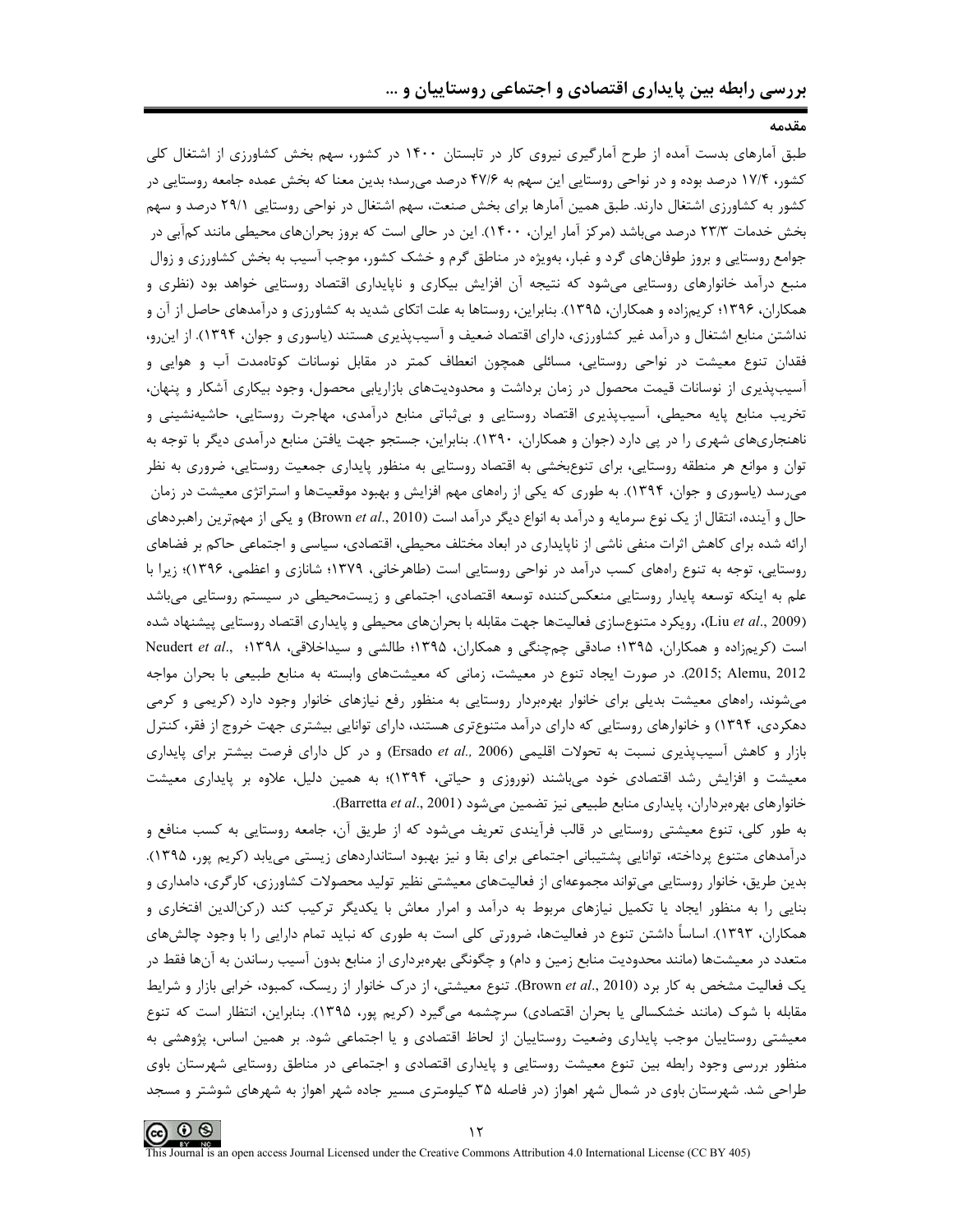سلیمان) قرار دارد. بر اساس آخرین نتایج سرشماری موجود در درگاه ملی آمار ایران و شناسنامه آبادیها در سال ۱۳۹۰، نزدیک به ۷۰ درصد از شاغلان ۱۰ ساله به بالا در روستاهای این شهرستان به شغل کشاورزی اشتغال دارند، در حالی که بخش صنعت و خدمات به ترتیب دربرگیرنده ۱۲ و ۱۷ درصد از شاغلان ۱۰ ساله به بالا در روستاهای منطقه می باشند (یافتههای محققین بر اساس اطلاعات مرکز آمار ایران، ۱۳۹۰). این در حالی است که بخش کشاورزی از این منظر که نتوانسته است معیشت کافی برای خانوارهای کشاورز خردهمالک فراهم کند، همواره مورد نکوهش است (Abera et al., 2021). علاوه بر این، روستاهای شهرستان باوی در طی سالهای اخیر به دلیل کاهش آب رودخانه کارون، دچار کمآبی شدید شدهاند. کاهش آب، منجر به کاهش بازدهی محصولات کشاورزی، کاهش اشتغال و درآمد، افزایش میزان مهاجرت فصلی و در نتیجه ضعف اقتصاد روستایی و ناپایداری روستاها گردیده است؛ بنابراین، اتخاذ راهبرد «متنوعسازی فعالیتهای اقتصادی» در روستاهای منطقه از منظر دستیابی به پایداری دارای اهمیت فوق|لعادهای است.

مطالعه و بررسی پیشینه موجود در این زمینه نشان داد که استراتژی تنوع درآمدی خانوارها شامل ترکیب فعالیتهای کشاورزی و غیرکشاورزی میباشد که طبق پژوهش نئودرت و همکاران (Neudert et al., 2015)، خانوادههای با درآمد متوسط بیشتر بدان تمایل دارند؛ و یا طبق پژوهش ناتان و محمد (Nathan & Mohammad, 2014) خانوارها، آن دسته از راهبردهای معیشتی ترکیبی کشاورزی و غیرکشاورزی را دنبال میکنند که به طور قابل ملاحظهای درآمد بالاتری را به وجود میآورند؛ همچنین پژوهش آلمو (Alemu, 2012) نشان داد خانوارهایی که درآمدشان را از طریق فعالیتهای کشاورزی و غیر کشاورزی به دست میآوردند، وضعیت معیشتی بهتری نسبت به بقیه خانوارها داشتند. اسنیمن (Snyman, 2014) در پژوهش خود نشان داد که خانوارهای روستایی وابستگی زیادی به بازارهای اقتصادی مرتبط به اکوتوریسم داشته و این فعالیت نقش برجستهای در توسعه اقتصادی-اجتماعی جوامع روستایی وابسته بدان دارد؛ به طوری که اهمیت آموزشهای رسمی و تنوع معیشتی را در این مناطق پر رنگتر نموده است. کیمنجو و تشیرلی (Kimenju & Tschirley, 2008) نیز به این نتیجه رسیدند که با تحول بخش کشاورزی در مناطق روستایی، گرایشی به سمت تنوع درآمد و افزایش تخصص ایجاد میشود و فعالیتهای غیرکشاورزی به منظور ایجاد کسبوکار برای زنان و خانوادههای فقیر روستایی حائز اهمیت هستند. بررسی پژوهشها پیرامون عوامل تأثیرگذار بر اتخاذ استراتژیهای معیشتی متنوع نیز نشان داد که طیفی از عوامل مختلف در این رابطه اثرگذارند؛ در ادامه به مختصري از اين پژوهشها اشاره ميشود. آوک کاسا (Awoke Kassa, 2019) در پژوهش خود با مطالعه مروري منابع مختلف پیرامون متنوعسازی اقتصاد روستایی به این نتیجه دست یافت که دسترسی به سرمایه مالی، زیرساختی، خدمات اعتباری، بازارها و منابع طبیعی تعیین کننده اقدام مردم روستایی برای متنوعسازی منابع درآمدیشان میباشند. در همین رابطه، بررسی والیلاین (Walelign, 2016) نشان داد که کل پسانداز خانوار، دسترسی به اعتبارات، ابزار تولید، هزینه کسبوکار و ظهور شوکهای کشاورزی، تعیینکننده دسترسی خانوار به راهبردهای معیشتی درآمدزاتر بودهاند؛ همچنین خانوارهایی که از سرمایه مالی و فیزیکی بیشتری برخوردار بودند تمایل بیشتری به اتخاذ راهبردهای معیشتی درآمدزا داشتهاند. کومباری (Combary, 2015) در پژوهش خود با استفاده از الگوی لاجیت به این نتیجه دست یافت که سن سرپرست خانوار، اندازه خانوار، نرخ وابستگی به میزان زمین، عضویت در یک گروه تولیدی، میزان اعتبار، ظرفیت کشاورزی منطقه، شیوع بیماری، فاصله تا جاده اصلی، دسترسی به رادیو، درآمد کل و حمایتهای فنی، عوامل اصلی تعیینکننده تنوع درآمدی بودهاند. ناتان و محمد (Nathan & Mohammad, 2014) در پژوهش خود به این نتیجه دست یافتند که اندازه زمین زراعی، سطح آموزش نیروی کار، سهم درآمدهای غیر زراعی و دسترسی به اعتبارات نیز از عوامل تعیینکننده مهم در انتخاب استراتژیهای معیشتی متنوع توسط خانوارهای کشاورزان بودهاند. قیمیر و همکاران (Ghimire *et al.*, 2014)، عوامل مؤثر بر تنوع درآمد غیر زراعی در خانوارهای روستایی کشاورز را با استفاده از مدل پروبیت بررسی نموده و دریافتند که سن، جنسیت و تحصیلات سرپرست خانوار و اندازه خانوار نقش مهمی در تصمیم به اشتغال غیر زراعی دارد. آلمو (Alemu, 2012) با تحلیل ویژگیهای اقتصادی- اجتماعی خانوارهای روستایی نشان داد که سن، پتانسیل نیروی کار، آموزش و خصوصیات جامعه از نظر دسترسی به زیرساختهای اساسی، از جمله موانعی هستند که خانوارهای روستایی برای وارد شدن به استراتژیهای معیشتی با آن روبهرو بودند. آيدو و همكاران (Idowu *et al.*, 2011) به بررسي تعيين كنندههاي تنوع درآمدي كشاورزان روستايي در نيجريه

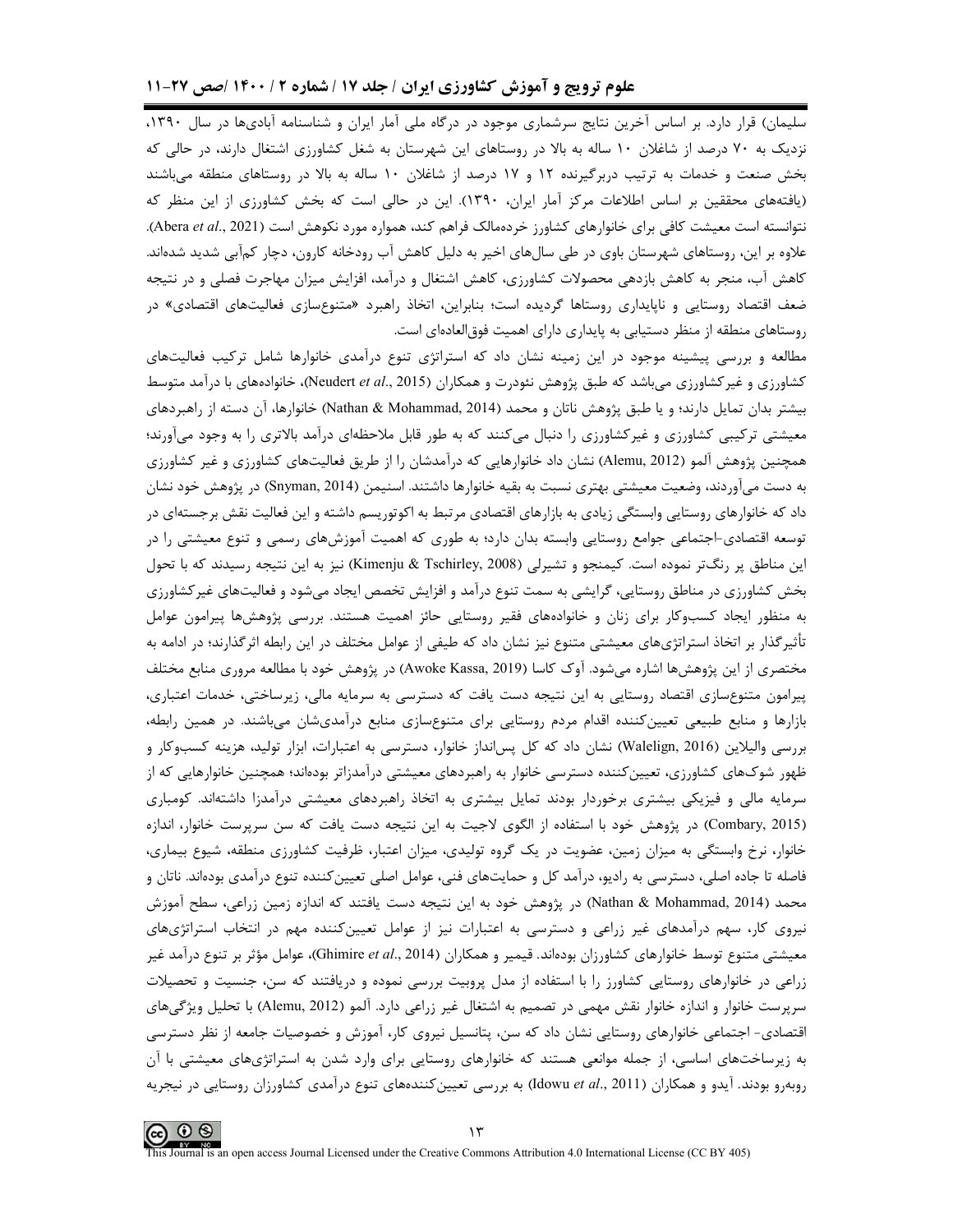## بررسی رابطه بین پایداری اقتصادی و اجتماعی روستاییان و …

پرداختند. نتایج حاصل از بررسی سطح تنوع نشان داد که متغیرهای سن، جنسیت، آموزش، اندازهی خانوار، نرخ وابستگی، سرانهی مالکیت زمین، سرانهی دارایی دام، داراییهای سرمایهای، فاصله تا نواحی شهری، تجربه در یک فعالیت غیرزراعی خاص، بر تنوع درآمدی تأثیر معنیدار داشتند. نتایج حاصل از بررسی باباتانده و قیم (Babatunde & Qaim, 2009) در مناطق روستایی نیجریه که با استفاده از دیدگاه درآمد مبنا و سه معیار تعداد منابع درآمدی، سهم درآمدهای غیر کشاورزی در کل درآمد و شاخص تنوع درآمدي هرفيندال صورت گرفت، حاكي از تأثير مثبت هر سه شاخص ذكر شده بر درآمد كل بود.

صادقی چمچنگی و همکاران (۱۳۹۵)، در پژوهش خود در نواحی روستایی شهرستان شهرکرد، دریافتند که بین تنوع اقتصادی و ابعاد پایداری روستایی همبستگی و رابطه مستقیمی وجود دارد؛ به طوری که روستاهایی که تنوع درآمدی داشتند، دارای پایداری بالاتری نسبت به سایر نواحی بودهاند. حیدری ساربان و مجنونی توتاخانه (۱۳۹۵)، نیز در بررسی نقش تنوع معیشتی در تابآوری خانوارهای روستایی در برابر خشکسالی، به این نتایج دست یافتند که اتخاذ رویکرد معیشتی منجر به تابآوری بیشتر خانوارها در شرایط خشکسالی شده و در روستاهایی که در معرض خشکسالی شدیدتری قرار داشتند، این تنوع معیشتی بیشتر بوده است. کریمزاده و همکاران (۱۳۹۵)، در پژوهشی با عنوان نقش تنوعبخشی به فعالیتها در پایداری اقتصاد روستایی دریافتند که بین تنوع اقتصادی و پایداری اقتصادی در دهستان مورد مطالعه رابطه مثبت و معناداری وجود دارد، به طوری که با افزایش تنوع اقتصادی در سطح روستاهای مورد مطالعه، میزان پایداری اقتصادی آنها نیز افزایش می،پابد. کریمی و کرمی دهکردی (۱۳۹۴) در پژوهش خود پیرامون لزوم متنوعسازی معیشت خانوارهای روستایی وابسته به مرتع نشان دادند که بهرهبرداران به دام و مرتع وابستگی زیادی دارند، در حالی که پتانسیلهای بالقوه دیگری نیز در روستا وجود دارند که به درستی از آنها بهرهبرداری نمی شود. جوان و همکاران (۱۳۹۰) نیز نشان دادند که عدم تنوع در فعالیتهای اقتصادی خانوارهای روستایی مورد بررسی، شرایط نامساعدی را برای آنها رقم زده است؛ درحالی که خانوارهای دارای تنوع منابع درآمدی در بخشهای کشاورزی و غیر کشاورزی، وضعیت نسبتاً مطلوبتری را در شاخصهایی چون آموزش، ثبات درآمدی، کیفیت زندگی و آسیبپذیری تجربه نمودهاند. ولائی و همکاران (۱۳۹۴) نیز در پژوهش خود نشان دادند که عوامل اقتصادی و فردی مهم;ترین عواملی هستند که موجب توسعه پایدار روستایی شده، به طوری که با بالا رفتن میزان تسهیلات دریافتی از قبیل وامهای خوداشتغالی، منابع مالی لازم و کافی، تنوع شغلی موجب افزایش انگیزه و روحیهی فردی جهت توسعه و گسترش کارآفرینی در محدوده مورد مطالعه شده است. همچنین، پژوهش قاسمی و جوان (۱۳۹۳) نشان داد که از بین ابعاد سه گانه پایداری (اجتماعی، اقتصادی و زیستمحیطی)، پایداری اقتصادی رابطه قویتری با تنوع,بخشی فعالیتهای اقتصادی دارد. مؤلفههای پایداری اقتصادی در این مطالعه شامل اشتغال، درآمد، سرمایهگذاری، امکانات زیرساختی، دسترسی به تسهیلات اعتباری و حمایت مالی و دسترسی به بازار فروش؛ مؤلفههای پایداری اجتماعی شامل مسکن، سطح خدمات بهداشتی، تحصیلات و مهارت، نگرش روستاییان به شهر، ارتباطات، امکانات تفریحی، سطح خدمات اداری و امنیت؛ و مؤلفههای پایداری زیستمحیطی شامل منابع آب، موقعیت نسبی، وضعیت توپوگرافی و نهادههای طبیعی کشاورزی بودند. خلاصهای از نتایج بررسی پیشینه پژوهش در جدول ۱ آورده شده است.

## روش پژوهش

این پژوهش با استفاده از روش پیمایش انجام شد. به گونهای که در آن سطح توسعه پایدار اقتصادی و اجتماعی و رابطه آن با تنوع معیشتی مورد سنجش قرار گرفت. منطقه مورد پژوهش، مناطق روستایی شهرستان باوی در استان خوزستان بود. جامعه آماری تحقیق شامل ۶۶۷۰ خانوار روستایی ساکن در روستاهای بالای ۵۰ خانوار شهرستان باوی بودند. از این تعداد، نمونهای به حجم ۲۶۰ خانوار بر اساس جدول کرجسی و مورگان و با خطای ۵٪ برای دادههای طبقهای با استفاده از روش نمونهگیری خوشهای (به دلیل تعداد زیاد روستاهای منطقه و فاصله زیاد فیزیکی بین آنها) انتخاب گردید؛ برای تعیین خوشههای مورد نیاز به این ترتیب عمل شد: ابتدا از مجموع چهار دهستان شهرستان باوی، دو دهستان ملاثانی و زرگان به طور تصادفی انتخاب شد. سپس با توجه به اینکه دهستان ملاثانی شامل ۲۲ روستا و دهستان زرگان شامل ۶۰ روستا می باشد، از بین آنها، روستاهای بالای ۵۰ خانوار انتخاب شدند که در مجموع، ۹ روستا از دهستان ملاثانی و ۱۴ روستا از دهستان زرگان انتخاب گردید. در مرحله بعد، ۵۰ درصد از روستاهای انتخابی هر دهستان به طور تصادفی انتخاب شدند، به این صورت که از دهستان ملاثانی، ۵ روستا و از دهستان زرگان ۷ روستا در

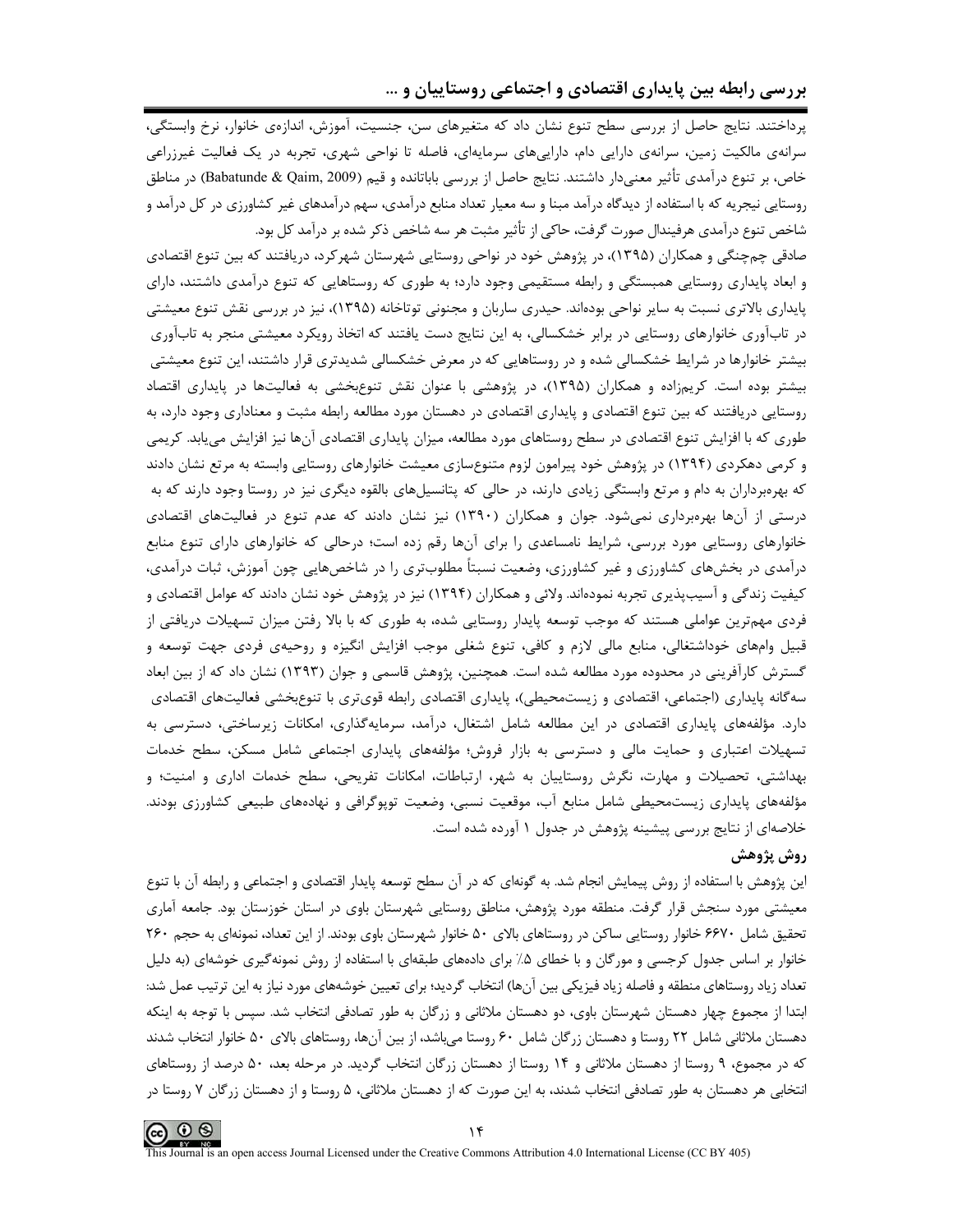#### علوم ترویج و آموزش کشاورزی ایران / جلد ۱۷ / شماره ۲ / ۱۴۰۰ /صص ۲۷-۱۱

نمونه قرار گرفتند. در مرحله بعد ۱۰ الی ۱۵ درصد از خانوارهای روستایی از روستاهای انتخاب شده به طور تصادفی به عنوان نمونه نهایی انتخاب شدند. واحد تجزیه و تحلیل در این مطالعه سرپرستان خانوارها بودند. برای جمعآوری میدانی اطلاعات، از پرسشنامه محقق-ساخته بهره گرفته شد. متغیرهای اصلی تحقیق شامل توسعه پایدار اقتصادی و اجتماعی، تنوع معیشتی، ویژگی های فردی و حرفهای بودند. متغیرهای پایداری اقتصادی، اجتماعی با استفاده از طیف لیکرت به ترتیب با ۱۴ و ۱۱ گویه مورد سنجش قرار گرفتند. پایداری در این مطالعه با استناد به پژوهشهای قاسمی و جوان (۱۳۹۳)، محمدی یگانه و ولایی (۱۳۹۳) و تقدیسی و همکاران (۱۳۹۷) به کمک مفاهیمی همچون عملکرد تولید، هزینه تولید، دسترسی به بازار فروش، سرمایهگذاری، دسترسی به تسهیلات اعتباری و حمایت مالی، دسترسی به امکانات زیرساختی تولید مانند ماشین آلات، حمل و نقل، انبار، توانایی مالی برای دریافت خدمات درمانی، بیمه، تأمین پوشاک و غذای مناسب برای پایداری اقتصادی سنجیده شد و پایداری اجتماعی نیز دربرگیرنده مفاهیم اشتغال غیرکشاورزی، رضایت از شغل کشاورزی و غیر کشاورزی، اعتماد بنفس، باور به آینده، دسترسی به آموزش و منابع اطلاعاتی، احساس رفاه، برخورداری از برابری و تضاد با سایرین بود. متغیر تنوع معیشتی، بر اساس اشتغال پاسخگویان به مشاغل دیگر غیر از شغل اول سنجیده شد. بدین معنا که کسانی که غیر از شغل اصلی به شغل دیگری هم اشتغال داشتند و بعضاً شغل دوم یا سوم داشتند، دارای تنوع معیشتی در نظر گرفته شدند و کسانی که صرفاً دارای یک شغل بودند و همان شغل اصلی آنها بود، فاقد تنوع معيشتي محسوب شدند.

|                                                                                                                                                      | بتدون المستخدمة تعايي پروسس سای تا سعی و ساز بنی مرتبت به موضوع مورد بررسی                                                                                                                                                                                                                                                                                                                                                                                                                                                                                                                                                                            |
|------------------------------------------------------------------------------------------------------------------------------------------------------|-------------------------------------------------------------------------------------------------------------------------------------------------------------------------------------------------------------------------------------------------------------------------------------------------------------------------------------------------------------------------------------------------------------------------------------------------------------------------------------------------------------------------------------------------------------------------------------------------------------------------------------------------------|
| منبع                                                                                                                                                 | نتيجه كلى پژوهش                                                                                                                                                                                                                                                                                                                                                                                                                                                                                                                                                                                                                                       |
| صادقی چمچنگی و همکاران، ۱۳۹۵                                                                                                                         | همبستگي و رابطه مستقيم بين تنوع اقتصادي و ابعاد پايداري روستايي                                                                                                                                                                                                                                                                                                                                                                                                                                                                                                                                                                                       |
| حیدری ساربان و مجنونی توتاخانه، ۱۳۹۵                                                                                                                 | نقش مثبت تنوع معیشتی در تاب آوری خانوارهای روستایی در برابر خشکسالی                                                                                                                                                                                                                                                                                                                                                                                                                                                                                                                                                                                   |
| کریمزاده و همکاران، ۱۳۹۵                                                                                                                             | رابطه مثبت و معنادار بين تنوع اقتصادي و پايداري                                                                                                                                                                                                                                                                                                                                                                                                                                                                                                                                                                                                       |
| کریمی و کرمی دهکردی، ۱۳۹۴                                                                                                                            | وجود پتانسیلهای بالقوه دیگر در روستا به غیر از مرتع برای متنوعسازی معیشت خانوارهای روستایی وابسته<br>به مرتع                                                                                                                                                                                                                                                                                                                                                                                                                                                                                                                                          |
| جوان و همکاران، ۱۳۹۰                                                                                                                                 | وضعیت نسبتاً مطلوبتر خانوارهای دارای تنوع منابع درآمدی در بخشهای کشاورزی و غیر کشاورزی در<br>شاخصهای آموزش، ثبات درآمدی، کیفیت زندگی و آسیبپذیری                                                                                                                                                                                                                                                                                                                                                                                                                                                                                                      |
| ولائی و همکاران، ۱۳۹۴                                                                                                                                | نقش تنوع شغلی در افزایش انگیزه و روحیهی فردی جهت توسعه و گسترش کارآفرینی و توسعه پایدار<br>روستايي                                                                                                                                                                                                                                                                                                                                                                                                                                                                                                                                                    |
| قاسمي و جوان، ١٣٩٣                                                                                                                                   | رابطه قوی تر پایداری اقتصادی (نسبت به ابعاد اجتماعی و زیستمحیطی پایداری) با تنوعِبخشی فعالیتهای<br>اقتصادى                                                                                                                                                                                                                                                                                                                                                                                                                                                                                                                                            |
| Neudert et al., 2015                                                                                                                                 | تمایل خانوادههای با درآمد متوسط برای انتخاب ترکیب فعالیتهای کشاورزی و غیر کشاورزی                                                                                                                                                                                                                                                                                                                                                                                                                                                                                                                                                                     |
| Nathan & Mohammad, 2014                                                                                                                              | انتخاب راهبردهای معیشتی ترکیبی کشاورزی و غیر کشاورزی که درآمد بالاتری ایجاد میکنند توسط<br>خانوارهای روستایی                                                                                                                                                                                                                                                                                                                                                                                                                                                                                                                                          |
| Alemu, 2012                                                                                                                                          | وضعیت معیشتی بهتر خانوارهای با منبع درآمدی متنوع کشاورزی و غیر کشاورزی                                                                                                                                                                                                                                                                                                                                                                                                                                                                                                                                                                                |
| Kimenju & Tschirley, 2008                                                                                                                            | گرایش به تنوع درآمد و افزایش تخصص با تحول بخش کشاورزی در مناطق روستایی                                                                                                                                                                                                                                                                                                                                                                                                                                                                                                                                                                                |
| Walelign, 2016; Combary,<br>2015; Nathan & Mohammad,<br>2014; Ghimire et al., 2014;<br>Alemu, 2012; Idowu et al.,<br>2011; Babatunde & Qaim,<br>2009 | اثرگذاری سن، جنسیت و تحصیلات سرپرست خانوار، اندازه خانوار، نرخ وابستگی به میزان زمین، اندازه زمین<br>زراعی، سرانهی دارایی دام، داراییهای سرمایهای، فاصله تا نواحی شهری، فاصله تا جاده اصلی، سطح آموزش<br>نیروی کار، پتانسیل نیروی کار، حمایتهای فنی، تجربه در یک فعالیت غیر زراعی خاص، عضویت در یک گروه<br>تولیدی، میزان اعتبار، ظرفیت کشاورزی منطقه، شیوع بیماری، دسترسی به رادیو، درآمد کل، تعداد منابع<br>درآمدی، سهم درآمدهای غیر کشاورزی در کل درآمد، کل پس نداز خانوار، دسترسی به اعتبارات، دسترسی به<br>ابزار تولید، هزینه کسبوکار و ظهور شوکهای کشاورزی، خصوصیات جامعه از نظر دسترسی به<br>زیرساختهای اساسی بر اتخاذ استراتژیهای معیشتی متنوع |

حدول - خلاصه نتابج بثوهش های داخل و خارجی و تبط به ومضوع ومرد بررس



It is an open access Journal Licensed under the Creative Commons Attribution 4.0 International License (CC BY 405)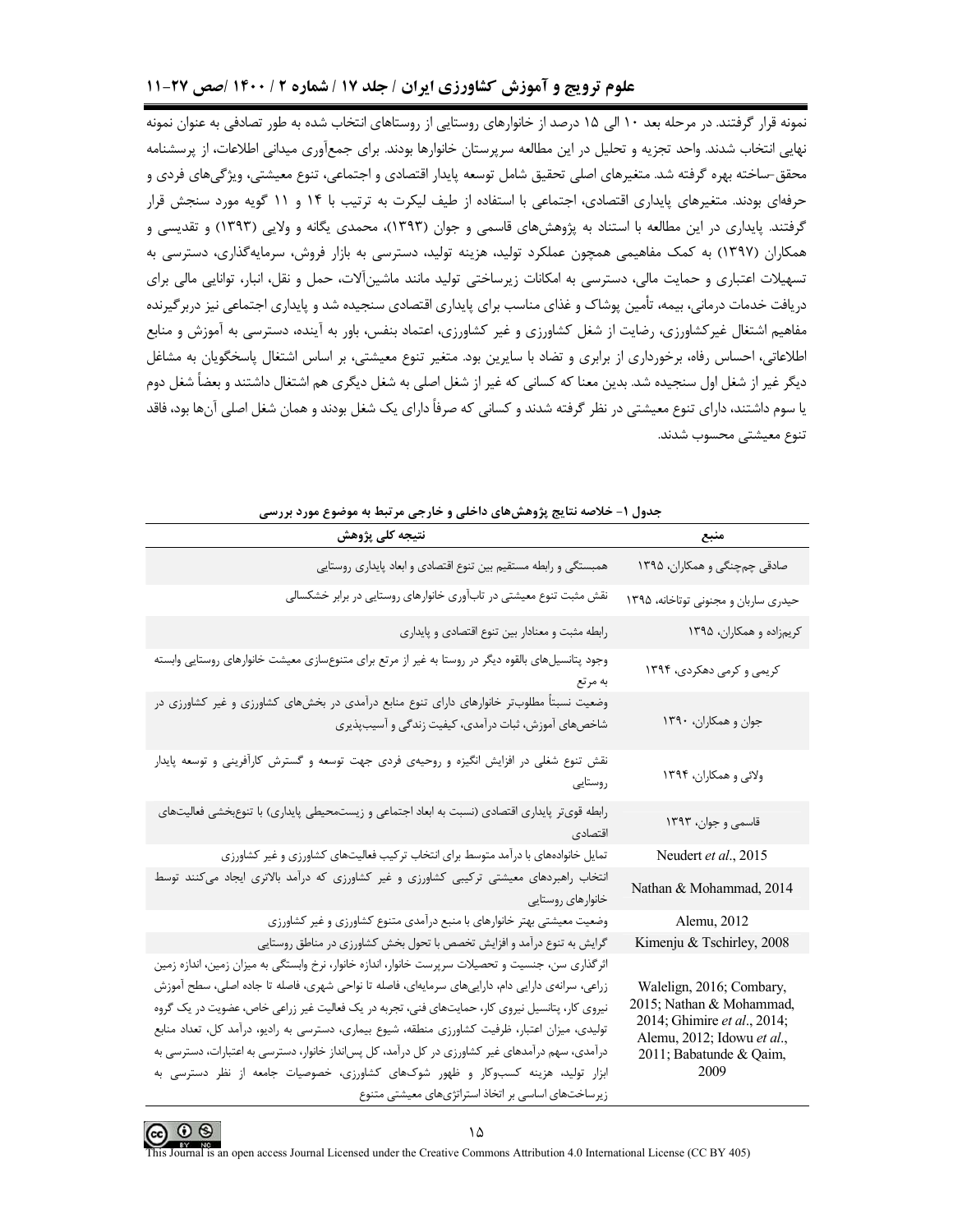روایی ظاهری و محتوایی پرسشنامه توسط اعضای هیأت علمی گروه ترویج و آموزش کشاورزی دانشگاه علوم کشاورزی و منابع طبیعی خوزستان تأیید شد. برای سنجش میزان پایایی سؤالات طرح شده و انجام اصلاحات لازم قبل از مرحله جمعآوری اطلاعات در سطح وسیع، از ضریب آلفای کرونباخ در یک مطالعه پیش آزمون استفاده شد و تعداد ۳۰ پرسشنامه در خارج از نمونه اصلی تکمیل شد. نتایج حاصل از محاسبه ضریب آلفای کرونباخ برای سنجش پایایی ابزار سنجش، قابل قبول ارزیابی شد (جدول ۲). در نهایت پس از انجام اصلاحات جزئی در پرسشنامه، دادههای اصلی در پیمایش میدانی جمعآوری شد.

|                      | جدول ٢- نتايج آزمون آلفاي كرونباخ |                      |      |
|----------------------|-----------------------------------|----------------------|------|
| ضريب آلفا            | تعداد گويه                        | متغير                | رديف |
| .199                 |                                   | توسعه پايدار اقتصادى |      |
| $\cdot$ / $\vee\tau$ |                                   | توسعه پايدار اجتماعي |      |

پس از جمعآوری دادهها، ۲۵۴ پرسشنامه قابلیت وارد شدن در تجزیه و تحلیل را دارا بودند؛ بنابراین کدگذاری شده و با استفاده از نرمافزار SPSS به صورت توصیفی و استنباطی تحلیل شدند. برای سطحبندی پایداری اجتماعی و اقتصادی نیز از روش ISDM در ۴ سطح (نامطلوب، نسبتاً نامطلوب، نسبتاً مطلوب و مطلوب) مطابق رابطهی ۱ استفاده شد.

(نامطلوب) A<Mean –SD

| Mean −SD ≤ B <mean (نسبتاً="" th="" مطلوب)<=""><th>ر ایطه ی ۱</th></mean> | ر ایطه ی ۱ |
|---------------------------------------------------------------------------|------------|
| (نسبتاً مطلوب) Mean $\leq$ C $\leq$ Mean $+$ SD                           |            |
| (مطلوب) Mean+SD $\leq$ D                                                  |            |

#### يافتهها و بحث

یافتهها نشان داد که میانگین سنی و تحصیلی پاسخگویان به ترتیب حدود ۴۳ و ۸ سال می باشد. میانگین سابقه کار کشاورزی ياسخگويان، حدود ۱۳/۵ با بالاترين حد ۵۵ سال مي باشد؛ و ميانگين سابقه کار غير کشاورزي آنها حدود ۶ سال با بالاترين حد ۴۵ سال میباشد. همچنین یافتهها حاکی از آن بود که شغل اول حدود ۵۱ درصد پاسخگویان، کشاورزی و بقیه طیف متنوعی از مشاغل را دارا می باشند که به ترتیب فراوانی عبارتند از کشاورزی، دامداری، راننده، نگهبان، کارمند، مغازهدار، کارگر، معلم، بنا و غیره میباشند. همچنین حدود ۴۵ درصد پاسخگویان دارای شغل دوم و حدود ۵ درصد هم دارای شغل سوم بودهاند. علاوه بر این، یافتهها نشان دادند که نزدیک به ۵۵ درصد پاسخگویان فاقد تنوع معیشت بوده و حدود ۴۵ درصد بقیه از تنوع معیشتی برخوردار بودند (جدول ٣).

|  |  |  | جدول ۳- توزیع فراوانی پاسخگویان بر اساس تنوع معیشت |  |
|--|--|--|----------------------------------------------------|--|
|  |  |  |                                                    |  |

| متغير      |         | فراواني | درصد فراوانی |
|------------|---------|---------|--------------|
|            | دا, ند  | ۱۵      | $f\Delta/T$  |
| تنوع معيشت | ندا, ند | ۳۹      | $\Delta f/V$ |

#### توزيع فراواني پاسخگويان برحسب گويههاي پايداري اقتصادي

توزیع فراوانی پاسخگویان مورد مطالعه بر اساس گویههای مربوط به پایداری اقتصادی در جدول ۴۰ نشان میدهد نزدیک به یکچهارم پاسخگویان اعلام کردهاند که اصلاً عملکرد کشاورزی ندارند که یکی از دلایل آن عدم اشتغال بخشی از پاسخگویان به کشاورزی بود و دیگر اینکه برخی از کشاورزان به دلایل مختلف تولیدات کشاورزی پایینی داشته که منجر به برداشت محصول نشده بودند. تنها حدود ۲۰ درصد (۱۹/۷) بیان کردهاند که عملکرد خوبی در کشاورزی دارند (میانگین گویه= ۲/۲۴). بر همین مبنا، حدود ۲۱ درصد پاسخگویان اعلام کردهاند که اصلاً هزینه کشاورزی ندارند و در مورد ۵۹/۱ درصد از آنها نیز هزینههای کشاورزی در سطح بسیار کم تا متوسط بوده است (میانگین گویه= ٢/١٩). در مورد عملکرد غیرکشاورزی نیز، تنها درصد کمی از پاسخگویان (۱۳/۳ درصد) بیان کردهاند که عملکرد غیر کشاورزی آنها زیاد و یا خیلی زیاد است. میانگین کلی ۱/۸۶ برای این گویه نیز نشانگر

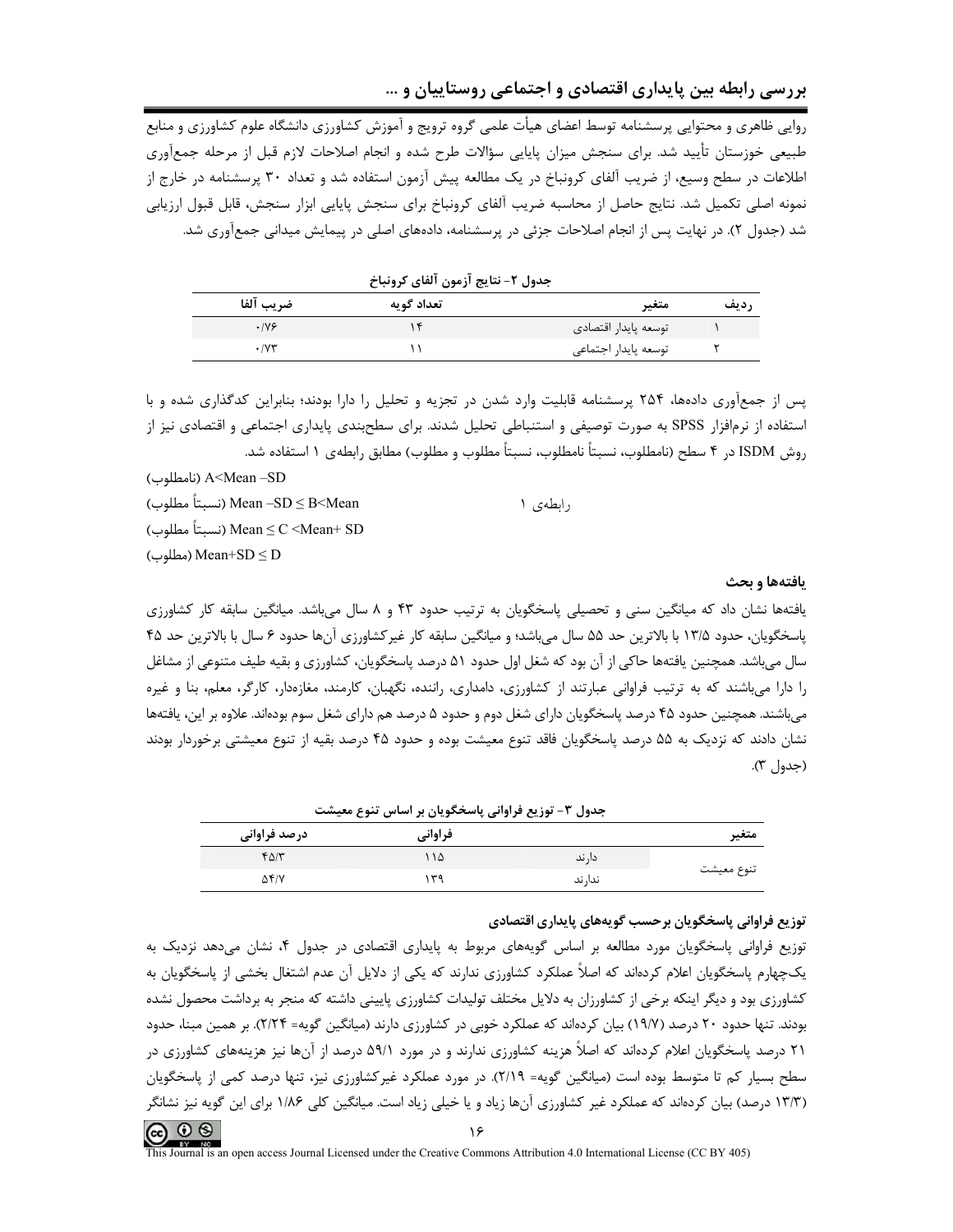آن است که عملکرد تولیدات غیرکشاورزی پاسخگویان کم و بسیار کم میباشد که ناشی از عدم سرمایهگذاری در مشاغل غیرکشاورزی در بین پاسخگویان میباشد؛ زیرا همانگونه که گویههای بعدی همین جدول نشان میدهد، بیش از ۹۰ درصد پاسخگویان اظهار داشتهاند که یا اصلاً در فعالیتهای غیرکشاورزی سرمایهگذاری نکردهاند و یا سرمایهگذاری آنها در فعالیتهای غیر کشاورزی در حد متوسط و کمتر از آن بوده است. درصد زیادی (۸۵/۸ درصد) از پاسخگویان یا اصلاً قدرت پرداخت هزینه بیمه اراضی کشاورزی و سایر داراییهای خود را ندارند و یا در حد متوسط و یا بسیار کم قادرند برای این منظور هزینه کنند. بر همین اساس، در مورد هزینههای تولید غیرکشاورزی نیز با توجه به عدم اشتغال و یا پایین بودن میزان تولیدات غیرکشاورزی، روند مشابهی را در پاسخهای پاسخگویان می¤وان مشاهده نمود. به طوری که میزان هزینههای تولیدات غیر کشاورزی هم با میانگین ۱/۹۰ نشانگر همین مطلب است. میزان پایین تولیدات کشاورزی و غیرکشاورزی و یا سرمایهگذاری ضعیف در زمینه فعالیتهای غیرکشاورزی می تواند به دلیل ضعف دسترسی به اعتبارات بانکی (میانگین=۱/۶۸)، به ماشینآلات (میانگین=۲/۰۱)، به وسایل حمل و نقل (میانگین=۱/۷۴) و به انبار برای تولیدات (میانگین= ۱/۶۸) باشد. در مجموع همه این عوامل باعث ضعف در بنیه اقتصادی خانوار پاسخگویان شده است به طوری که نمود آن در سایر مظاهر اقتصادی زندگی قابل رؤیت است. نتایج جدول ۴ همچنین حاکی از آن است که حدود یکچهارم پاسخگویان اظهار داشتهاند که در حد زیاد و یا خیلی زیاد قادرند از عهده هزینههای احتمالی درمان و پزشکی (۲۴/۴ درصد)، هزینههای خرید لباس (۲۹/۱ درصد) و هزینه خرید گوشت برای مصرف خانوار (۲۴ درصد) برآیند. اعداد میانگین حاصل شده برای این گویهها نیز تأییدکننده این مطلب است که در کل میزان قدرت اقتصادی خانوارها در حد متوسط رو به پایین است. در نهایت بررسی گویههای پایداری اقتصادی و محاسبه میانگین کل این متغیر (۲/۰۴) حاکی از آن است که پایداری اقتصادی پاسخگویان در حد متوسط رو به پایین میباشد.

#### توزيع فراواني پاسخگويان برحسب گويههاي پايداري اجتماعي

بررسی فراوانی پاسخگویان در مورد گویههای پایداری اجتماعی در جدول ۵ نشان میدهد ۲۱/۷ درصد پاسخگویان اعلام کردهاند که اصلاً به کارهای غیر کشاورزی مشغول نیستند (در تطبیق با یافتههای جدول ۳). میانگین ۱/۹۸ برای این گویه نیز مؤید این مطلب است که اشتغال غیرکشاورزی پاسخگویان در حد متوسط رو به پایین میباشد. بر همین مبنا، در مورد فعالیت غیرکشاورزی، حدود ۸۶ درصد از آنها یا اصلاً از این گونه فعالیتها راضی نبودهاند و یا میزان رضایت آنها در سطح بسیار کم تا متوسط بوده است (میانگین گویه= ۱/۹۱). در مورد رضایت از کار کشاورزی نیز تنها ۲۴ درصد بیان کردهاند که میزان رضایت آنها از کار کشاورزی زیاد و یا خیلی زیاد است (میانگین گویه =۲/۳۱). همین میزان رضایت کم از کارهای کشاورزی و غیرکشاورزی باعث شده است که ٧١/٧ درصد از پاسخگویان یا از آینده شغلی خود مطمئن نباشند و یا اینکه میزان اطمینان آنها نسبت به آینده شغلیشان در حد متوسط و یا کمتر از آن باشد (میانگین گویه= ۲/۵۳)؛ علاوه بر این، تنها ۸/۳ درصد پاسخگویان میزان برگزاری کلاس۵ما و دورههای آموزشی در روستا را مناسب و بعضاً زیاد دانستهاند (میانگین گویه=۱/۵۱). در حدود ۷۳/۵ درصد پاسخگویان در دستهای جای گرفتند که یا هیچگونه دسترسی به منابع اطلاعاتی نداشتند و یا دسترسی آنها منابع اطلاعاتی در حد کمتر از سطح متوسط بوده است (میانگین گویه= ۲/۲۱). همچنین، تنها در حدود ۲۴/۴ درصد پاسخگویان اظهار کردهاند که سطح آگاهی آنان نسبت به گذشته تا حد زیادی افزایش یافته است (میانگین گویه= ۲/۶۳). این ضعف میتواند به علت کم بودن میزان برگزاری کلاسها و دورههای آموزشی (میانگین= ۱/۵۱) و دسترسی کم پاسخگویان به منابع اطلاعاتی (میانگین= ۲/۲۱) باشد. در رابطه با وجود اختلافات بین کشاورزان مثلاً بر سر آب و زمین، تنها ۲۴/۴ درصد پاسخگویان معتقدند اختلافات بر سر چنین مسائلی در بین روستاییان زیاد و خیلی زیاد است. همچنین تنها ۲۱/۷ درصد از پاسخگویان احساس برابری و نبود اختلاف طبقاتی در روستا دارند. در مورد بقیه یا اصلاً این احساس وجود ندارد (۱۵ درصد) و یا اینکه از نظر آنها برابری و نبود اختلاف طبقاتی در روستا در حد متوسط رو به پایین است (۷۲/۴ درصد). در نهایت نیز پاسخگویان در پاسخ به این سؤال مهم که تا چه اندازه احساس می کنند در رفاه زندگی می کنند، نظرات متفاوتی داشتهاند. بدین معنا که بیش از نیمی از پاسخگویان (۵۶/۳ درصد) شرایط رفاهی خود را در حد متوسط به بالا دانستهاند. ۴۳/۷ درصد از پاسخگویان نیز خود را فاقد رفاه در زندگی و یا سطح آن را در زندگی خود کم و بسیار کم دانستهاند. در کل، توجه به میانگین کل گویهها یعنی ۲/۳۴ نشان میدهد که پایداری اجتماعی پاسخگویان نیز در حد متوسط رو به پایین مے باشد.

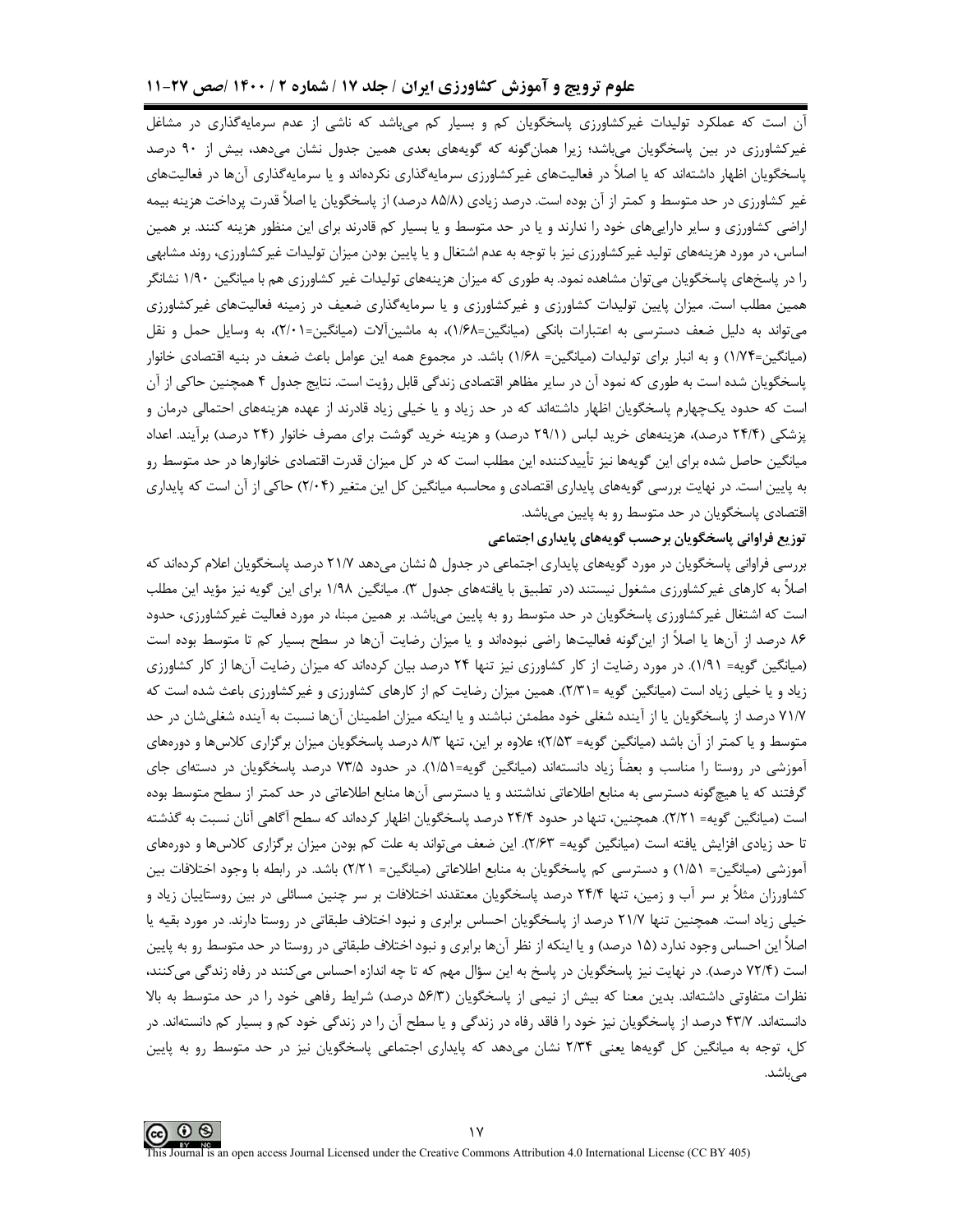|                      |                         |                                 |                          |                                 |                    |                               |         | جدول ۲– نوریع فراوانی پاسخگویان برخسب کویههای پایداری اقتصادی |
|----------------------|-------------------------|---------------------------------|--------------------------|---------------------------------|--------------------|-------------------------------|---------|---------------------------------------------------------------|
| ميانگين              | فیلی زیا                | $\frac{1}{2}$                   | متوسط<br>متوسط           | y                               |                    | $\bar{\mathcal{S}}$           |         | گويه                                                          |
|                      | ۲۳                      | ٢٧                              | ٨٨                       | ٣٢                              | ٢٠                 | ۶۴                            | فراواني | به طور نسبی وضعیت عملکرد سالیانه تولیدات کشاورزی شما          |
| Y/YF                 | ۹/۱                     | $\cdot$ /۶                      | ۳۴۱۶                     | 17/9                            | V/9                | $Y\Delta/Y$                   | درصد    | چگونه است؟                                                    |
|                      | ٩                       | ۲۵                              | ۶۴                       | ۴۲                              | ۵٣                 | ۶۱                            | فراواني | به طور نسبی وضعیت عملکرد سالیانه تولیدات غیر کشاورزی شما      |
| $1/\lambda$ ۶        | $\mathsf{r}\mathsf{d}$  | 9/                              | ۲۵/۲                     | 1810                            | $Y \cdot 19$       | ۲۴                            | درصد    | چگونه است؟                                                    |
|                      | ٢٠                      | ۳۱                              | ۶۶                       | ۵۱                              | ٣٣                 | ۵٣                            | فراواني | به طور نسبی وضعیت هزینههای سالیانه تولیدات کشاورزی شما        |
| Y/19                 | Y/9                     | 17/7                            | ۲۶                       | $\mathbf{Y} \cdot / \mathbf{V}$ | ۱۳                 | $\mathsf{Y} \cdot \mathsf{A}$ | درصد    | چگونه است؟                                                    |
|                      | $\setminus$             | ۲۵                              | ۶۴                       | ۴۱                              | ۵٢                 | ۶۱                            | فراواني | به طور نسبی وضعیت هزینههای سالیانه تولیدات غیر کشاورزی        |
| 1/9.                 | ۴۳                      | 9/1                             | ۲۵/۲                     | $\frac{5}{2}$                   | ۲۰/۵               | ۲۴                            | در صد   | شما چگونه است؟                                                |
|                      | ۲۹                      | $\mathbf{r}$ .                  | ۸۲                       | ٣٧                              | ٣٠                 | ۴۶                            | فراواني |                                                               |
| Y/FY                 | 11                      | $11/\lambda$                    | ۳۲/۳                     | 189                             | $11/\lambda$       | $\binom{1}{\binom{n}{2}}$     | در صد   | بازاریابی و فروش محصولات روستایی شما چگونه است؟               |
|                      | ۶                       | $\mathbf{\tau}\cdot$            | ۷۴                       | $\tau\tau$                      | ۵۷                 | ۵۵                            | فراواني | با توجه به درآمدتان تا چه حد میتوانید املاک، زمین، سلامت خود  |
| 1/9F                 | $\mathbf{Y}/\mathbf{F}$ | $11/\lambda$                    | ۲۹/۱                     | 17/9                            | YY/F               | $Y \frac{1}{Y}$               | درصد    | و اعضای خانواده و غیره را بیمه کنید؟                          |
|                      | $\mathbf{\breve{r}}$    | ۱۸                              | ۶۰                       | ۴٢                              | $\mathfrak{r}$ .   | ۹۱                            | فراواني |                                                               |
| $1/\Delta \tau$      | $1/\tau$                | Y/1                             | ۲۳/۶                     | 1810                            | $\frac{\Delta}{V}$ | <b>TAIA</b>                   | درصد    | تا چه حد در فعالیتهایی غیر از کشاورزی سرمایهگذاری کردهاید؟    |
|                      | λ                       | ۱۶                              | ۶۵                       | $\mathbf{r}$ .                  | ۶۸                 | ۶۷                            | فراواني |                                                               |
| 1/8 <sub>A</sub>     | $\mathbf{r}/\mathbf{r}$ | ۶۳                              | ۳۵۱۶                     | ۱۱/۸                            | ۲۶۱۸               | 7814                          | درصد    | میزان دسترسی شما به اعتبارات بانکی (وام) چگونه است؟           |
|                      | $\mathcal{L}$           | ۲۶                              | ٧۵                       | ۵۱                              | $\mathbf{r}$ .     | ۶۲                            | فراواني |                                                               |
| $\mathbf{Y}/\cdot$ ) | $\mathbf{r}/\mathbf{q}$ | $\mathcal{N} \cdot \mathcal{N}$ | ۲۹/۵                     | $\mathsf{Y} \cdot \mathsf{Y}$   | $11/\lambda$       | Yf/f                          | در صد   | میزان دسترسی شما به ماشین آلات چگونه است؟                     |
|                      | ۶                       | ١٨                              | ۶۸                       | ۵٠                              | ٣٧                 | ٧۵                            | فراواني |                                                               |
| 1/Yf                 | $\mathbf{Y}/\mathbf{F}$ | Y/1                             | <b>TSIA</b>              | 19/                             | 14/8               | Y9/2                          | در صد   | میزان دسترسی شما به وسایل حمل و نقل چگونه است؟                |
|                      | $\mathcal{L}$           | $\mathcal{L}$                   | ۶۸                       | ۳۸                              | ۴۵                 | ۸۰                            | فراوانى |                                                               |
| 1/8 <sub>A</sub>     | $\mathbf{r}/\mathbf{q}$ | $\Delta/\Lambda$                | <b>TSIA</b>              | ۱۵                              | I Y/Y              | ۳۱/۵                          | درصد    | میزان دسترسی شما به انبار برای محصولات چگونه است؟             |
|                      | ۳۱                      | ۳۱                              | ۶۷                       | ٢٧                              | ۵۷                 | ۴۱                            | فراواني | اگر یکی از افراد خانوار شما بیمار شود تا چه حد می توانید      |
| Y/YY                 | 17/7                    | 17/7                            | ۲۶۱۴                     | $\cdot$ /۶                      | 77/4               | 1811                          | درصد    | هزینههای پزشک و بیمارستان را پرداخت کنید؟                     |
|                      | ٣٢                      | ۴۲                              | ٧١                       | ۴۸                              | ٣۵                 | ۲۶                            | فراواني |                                                               |
| ۲/۶۴                 | 17/5                    | 18/0                            | ٢٨                       | $1/\sqrt{9}$                    | ۱۳/۸               | $\cdot$ /٢                    | درصد    | آیا توانایی خرید لباس برای اعضای خانواده خود را دارید؟        |
| $Y/Y$ ۶              | ٣٠                      | ۳۱                              | ۶۹                       | ٣٢                              | ۵۶                 | ۳۶                            | فراوانى |                                                               |
|                      | ۱۱/۸                    | 17/7                            | <b>TY/T</b>              | 17/9                            | ۲۲                 | 15/7                          | درصد    | در طول یک هفته چقدر در طبخ غذا از گوشت استفاده میکنید؟        |
| $Y/\cdot f$          | $\equiv$                | $\overline{\phantom{a}}$        | $\overline{\phantom{a}}$ | $\bar{ }$                       |                    | $\overline{\phantom{a}}$      |         | میانگین کل                                                    |

بررسی رابطه بین پایداری اقتصادی و اجتماعی روستاییان و …

دول ۴ - توزیع فراواز ریاسخ مجمولین در حسیب مجموعههای دارداری اقتصاد

سطحبندی یافتههای مربوط به پایداری اقتصادی و اجتماعی با استفاده از فرمول ISDM در چهار سطح نامطلوب، نسبتاً نامطلوب، نسبتاً مطلوب و مطلوب در جدول ۶ نشان میدهد که بر طبق خوداظهاری پاسخگویان، پایداری اقتصادی وضعیت ۱۶/۳ درصد از آنها نامطلوب، در مورد ۴۲/۶ درصد آنها وضعيت نسبتاً نامطلوب، براي ۲۱/۹ درصد از آنها وضعيت نسبتاً مطلوب و بالاخره تنها برای ۱۹/۱ درصد از آنان، وضعیت مطلوب است؛ به این معنی که در مجموع فضای روستاهای مورد مطالعه از نظر امنیت اقتصادی، اشتغال سودمند، منابع مالی و غیره برای ۵۸/۹ درصد از پاسخگویان مطلوب نمیباشد. در مورد پایداری اجتماعی نیز روند مشابهی وجود دارد بدین معنا که پایداری اجتماعی وضعیت ۱۸/۹ درصد از پاسخگویان در سطح نامطلوب، ۲۹/۹ درصد در سطح نسبتاً نامطلوب، ٢٩/٩ درصد در سطح نسبتاً مطلوب و نهایتاً برای ٢١/٣ درصد از پاسخگویان مطلوب میباشد؛ به عبارت دیگر، ابعاد پایداری اجتماعی نظیر آموزش، بهداشت، رفاه اجتماعی، عدالت اجتماعی، خدمات اجتماعی در منطقه برای ۴۸/۸ درصد از



This Journal is an open access Journal Licensed under the Creative Commons Attribution 4.0 International License (CC BY 405)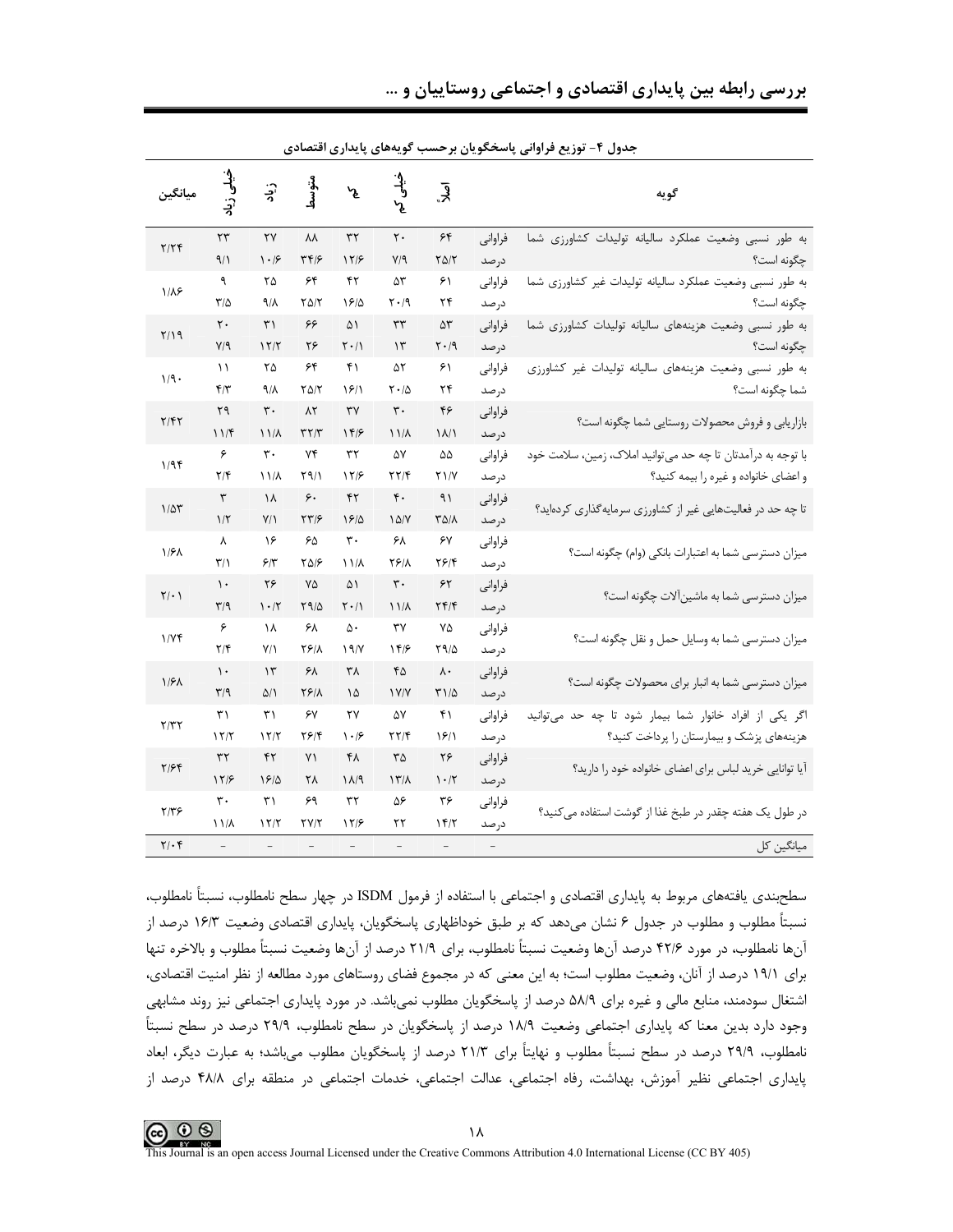آموزشی، کم بودن میزان دسترسی به خدمات اجتماعی مانند گاز، برق و غیره، بالا بودن میزان اختلافات بین قبیلهای و غیره دانست.

| گويه                                                          |         | اصلاً                      | خيلى<br>کم                           | كم                                       | متوسط                              | زياد                     | خیلی<br>زياد       | ميانگين             |
|---------------------------------------------------------------|---------|----------------------------|--------------------------------------|------------------------------------------|------------------------------------|--------------------------|--------------------|---------------------|
| تا چه اندازه به فعالیتی غیر از کشاورزی می پردازید؟            | فراواني | ۵۵                         | ۶۱                                   | ٢٧                                       | ۶۸                                 | $\uparrow$               | $\mathcal{N}$      | $1/9\lambda$        |
|                                                               | در صد   | $Y \frac{1}{Y}$            | ۲۴                                   | $\cdot$ /۶                               | $YF/\lambda$                       | 15/7                     | Y/Y                |                     |
| تا چه اندازه از فعالیت کشاورزی خود رضایت دارید؟               | فراواني | ۵٨                         | ٢٨                                   | ۲۶                                       | ٨۶                                 | $\mathsf{r}_1$           | ٢۵                 | $\Upsilon/\Upsilon$ |
|                                                               | در صد   | $YY/\lambda$               | ۱۱                                   | 1.7                                      | $\mathbf{r} \mathbf{r}/\mathbf{q}$ | 17/7                     | ۹/۸                |                     |
| تا چه اندازه از فعالیت غیرکشاورزی خود رضایت دارید؟            | فراواني | ۵۶                         | ۵٣                                   | ۴۳                                       | ۶۶                                 | $\uparrow$               | ۵                  | 1/91                |
|                                                               | در صد   | $\mathsf{Y}\mathsf{Y}$     | ۲۰/۹                                 | 19/9                                     | ۲۶                                 | 17/7                     | ٢                  |                     |
|                                                               | فراواني | ٨                          | ۱۹                                   | ۲۵                                       | ٧٨                                 | ٧۵                       | ۴۹                 |                     |
| میزان اعتماد به نفس و خودباوری شما چگونه میباشد؟              | در صد   | $\mathbf{r}/\mathbf{r}$    | $V/\Delta$                           | 9/1                                      | $\mathbf{r} \cdot \mathbf{N}$      | Y9/2                     | 19/7               | T/TT                |
|                                                               | فراواني | ٢٩                         | ۴۶                                   | $\mathsf{r}\mathsf{v}$                   | $\mathsf{v}\cdot$                  | YY                       | $\mathsf{Y}\Delta$ | $Y/\Delta Y$        |
| تا چه اندازه از آینده شغلی خود اطمینان دارید؟                 | درصد    | 11/5                       | $\binom{1}{\binom{n}{k}}$            | 15/5                                     | YY/F                               | $\Lambda/\Delta$         | 9/1                |                     |
| تا چه اندازه کلاسها و دورههای آموزشی در روستا به اجرا درآمده  | فراواني | ۸۲                         | ۶۲                                   | ٢٨                                       | ۶۱                                 | $\mathsf{r}\cdot$        | $\lambda$          | $1/\Delta$          |
| است؟                                                          | در صد   | $\tau\tau/\tau$            | $\mathbf{Y} \mathbf{F} / \mathbf{F}$ | $\setminus$                              | ۲۴                                 | V/9                      | $\cdot$ /۴         |                     |
| تا چه اندازه به منابع اطلاعاتی (روزنامه، رادیو و غیره) دسترسی | فراواني | ۵٨                         | ۴۱                                   | ٢٧                                       | ۶۱                                 | ۵۰                       | $\gamma$           | Y/Y                 |
| داريد؟                                                        | در صد   | $\Upsilon\Upsilon/\Lambda$ | 9                                    | $\cdot$ /۶                               | $\mathbf{r}$                       | 19/Y                     | 9/1                |                     |
| تا چه اندازه در رفاه زندگی می کنید؟                           | فراواني | ۱۹                         | ۴٧                                   | ۴۵                                       | ٨١                                 | $\tau$ ۴                 | ٢٨                 | $Y/\Delta\Lambda$   |
|                                                               | در صد   | $V/\Delta$                 | ۱۸/۵                                 | IV/V                                     | ۳۱/۹                               | 177                      | ۱۱                 |                     |
| میزان اختلافات بین کشاورزان مثلاً بر سر آب و زمین چگونه       | فراواني | ٣٠                         | ۵١                                   | ۴۶                                       | ۶۵                                 | $\mathbf{r}$ .           | $\tau\tau$         | Y/FY                |
| مىباشد؟                                                       | در صد   | $11/\lambda$               | $\mathsf{Y} \cdot \mathsf{Y}$        | $\lambda/\lambda$                        | 5018                               | $11/\lambda$             | 17/9               |                     |
| تا چه اندازه در روستا احساس برابری و عدم اختلاف طبقاتی        | فراواني | ٣٨                         | ۴۹                                   | ۵٣                                       | ۵۹                                 | ٣۵                       | $\mathsf{r}\cdot$  | $Y/Y$ $\Delta$      |
| مى كنيد؟                                                      | در صد   | ۱۵                         | 19/7                                 | $\mathbf{Y} \cdot \mathbf{1} \mathbf{q}$ | $\tau\tau/\tau$                    | $17/\lambda$             | $Y$ <sup>9</sup>   |                     |
| تا چه اندازه میزان سطح آموزش و آگاهی شما نسبت به گذشته        | فراواني | $\mathbf{Y}$               | ۲۶                                   | ۵۵                                       | ٨Y                                 | ٣٨                       | $\mathbf{r}$       | Y/5Y                |
| افزايش يافته است؟                                             | در صد   | 9/5                        | 1.7                                  | Y1/Y                                     | $\tau f/\tau$                      | ۱۵                       | 9/5                |                     |
| میانگین کل                                                    |         |                            |                                      |                                          |                                    | $\overline{\phantom{a}}$ |                    | Y/YF                |

| جدول ۵- توزیع فراوانی پاسخگویان برحسب گویههای پایداری اجتماعی |  |  |
|---------------------------------------------------------------|--|--|
|---------------------------------------------------------------|--|--|

جدول ۶- سطحبندی پایداری اقتصادی و اجتماعی برای پاسخگویان مورد مطالعه

| ميانگين        | درصد تجمعی                | درصد معتبر     | درصد فراوانی    | فراواني                         | سطح           | متغير           |
|----------------|---------------------------|----------------|-----------------|---------------------------------|---------------|-----------------|
|                | 15/T                      | 19/7           | 19/1            | ۴۱                              | نامطلوب       |                 |
| $Y/\cdot$ $Y'$ | $\Delta\lambda$ /9        | 57/5           | 57/1            | $\mathcal{N} \cdot \mathcal{N}$ | نسبتأ نامطلوب | پایداری اقتصادی |
|                | $\lambda \cdot / \lambda$ | Y1/9           | Y1/Y            | ۵۵                              | نسبتأ مطلوب   |                 |
|                | ۱۰۰                       | 19/1           | $1\lambda/9$    | ۴۸                              | مطلوب         |                 |
|                | $\overline{\phantom{0}}$  | ۰۰۱            | $\cdots$        | ۲۵۱                             |               | مجموع           |
|                | $\Upsilon V/\Upsilon$     | 1 <sup>A</sup> | $1\lambda/9$    | ۴۸                              | نامطلوب       |                 |
|                | $Y\Lambda/\Lambda$        | Y9/9           | Y9/9            | ٧۶                              | نسبتأ نامطلوب | پایداری اجتماعی |
| Y/YF           | <b>YA/Y</b>               | Y9/9           | Y9/9            | ٧۶                              | نسبتأ مطلوب   |                 |
|                | ۱۰۰                       | Y1/T           | $Y \frac{1}{T}$ | ۵۴                              | مطلوب         |                 |
|                | $\overline{\phantom{0}}$  | ۱۰۰            | ۱۰۰             | ۲۵۴                             |               | مجموع           |

al is an open access Journal Licensed under the Creative Commons Attribution 4.0 International License (CC BY 405)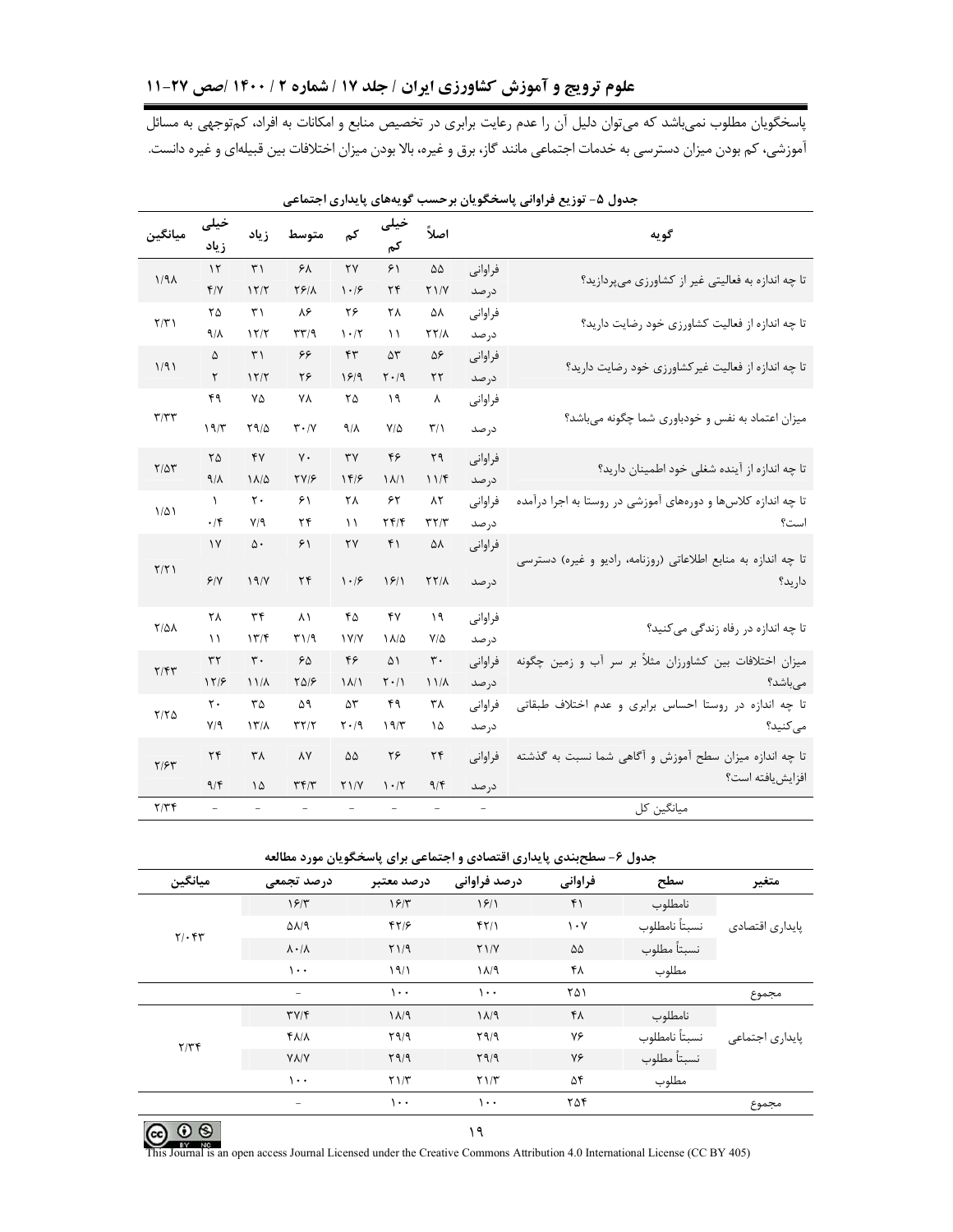بررسی دقیقتر وضعیت تنوع معیشتی در بین روستاییان با سطوح مختلف پایداری اقتصادی با استفاده از آزمون جدول اعداد توافقی در جدول ۷ نشان میدهد که نزدیک به ۵۱ درصد از روستاییانی که از تنوع معیشتی برخوردارند، دارای سطح پایداری نسبتاً مطلوب و مطلوب میباشند. در حالی که در مورد روستاییانی که فاقد تنوع معیشتی هستند این درصد نزدیک به ۳۳ مىباشد.

| کل                  |                           | سطوح پایداری اقتصادی |               |            |                 |       |      |
|---------------------|---------------------------|----------------------|---------------|------------|-----------------|-------|------|
|                     | مطلوب                     | نسبتأ مطلوب          | نسبتأ نامطلوب | نامطلوب    | متغير           |       |      |
| 11f                 | ٢٧                        | $\uparrow$           | ۴۱            | ۱۵         | فراواني         |       |      |
| ۱۰۰                 | YY/Y                      | YY/Y                 | $\mathbf{Y}$  | 177        | درصد درون گروهی | دار د |      |
| $f\Delta/f$         | $\lambda \cdot / \lambda$ | 17/F                 | 15/T          | $5$ .      | درصد از کل      |       | تنوع |
| 17V                 | ۲۱                        | ۲۴                   | ۶۶            | ۲۶         | فراواني         |       |      |
| ۱۰۰                 | $1\Delta/T$               | $1 V/\Delta$         | $Y\Lambda/Y$  | 19/        | درصد درون گروهی | ندارد |      |
| $\Delta f/\epsilon$ | $\lambda/\mathfrak{F}$    | 9/8                  | Y5/Y          | $\cdot$ /۴ | درصد از کل      |       |      |
| ۲۵۱                 | ۴۸                        | ۵۵                   | $\cdot$ Y     | ۴۱         | فراواني         |       |      |
| ۱۰۰                 | ۱۹۱۱                      | Y1/9                 | 51/5          | 15/T       | درصد از کل      | کل    |      |

جدول ۷- بررسی سطوح پایداری اقتصادی در میان روستاییان دارای و فاقد تنوع معیشتی

برای بررسی وجود رابطه معنیدار بین سطوح پایداری اقتصادی و وجود یا نبود تنوع معیشتی در بین روستاییان مورد مطالعه از آزمون مربع کای در جدول اعداد توافقی استفاده شد. همان گونه که جدول ۸ نشان میدهد ارزش عددی ضریب مربع کای با درجه آزادی ۳، حدود ۸/۳۹۶ بدست آمد که در سطح ۰/۰۵ معنادار میباشد. بدین معنا که سطوح پایداری اقتصادی با وجود يا عدم وجود تنوع معيشتي داراي رابطه ميباشد. براي بررسي شدت رابطه از آزمون تعقيبي Kendall's tau-c استفاده شد. نتایج نشان داد که این ضریب در سطح ۰/۰۵ معنادار میباشد و ارزش ضریب ۰/۱۸۳ میباشد. نظر به آنکه مقدار عددی این ضریب در صورت معناداری بین ۱+ تا ۱- متغیر خواهد بود و هر چه قدرمطلق این ضریب بیشتر باشد، نشان دهنده رابطه قوی تری میباشد و برعکس. پس ارزش عددی ۱۸۳۳۰ نشاندهنده رابطه مثبت بین این دو متغیر است اما رابطه چندان قوی نمي,اشد. اين يافته با نتايج پژوهش قاسمي و جوان (١٣٩٣)، محمدي يگانه و ولايي (١٣٩٣) و تقديسي و همكاران (١٣٩٧)، سجاسی قیداری و همکاران (۱۳۹۷) در رابطه با وجود همبستگی میان پایداری اقتصادی و تنوع در فعالیتهای اقتصادی مطابقت دارد، هرچند برخلاف یافتههای برخی از این پژوهش۱۵، این رابطه در پژوهش حاضر به حد کافی قوی نبود.

| سطح معناداری          | درجه آزادی                                                                                                                                                                                                                           | ارزش کγ        |                 |
|-----------------------|--------------------------------------------------------------------------------------------------------------------------------------------------------------------------------------------------------------------------------------|----------------|-----------------|
| $.$ / $.$ ۳ $\Lambda$ |                                                                                                                                                                                                                                      | $\lambda$ /۳۹۶ | مربع کای پیرسون |
|                       | $\cdot$ / $\cdot$ × = ^{\did = \did ^{\did \tas ^{\did \tas ^{\did \tas ^{\did \tas ^{\did \tas ^{\did \tas ^{\did \tas ^{\did \tas ^{\did \tas ^{\did \tas ^{\did \tas ^{\did \tas ^{\did \tas \tas ^{\did \tas ^{\did \tas \tas ^{ |                |                 |

حدول ٨ ـ بررسه شدت رابطه بين يابداري اقتصادي و متغير وجود يا نبود تنوع معيشتي در ميان ياسخگويان

برای بررسی رابطه بین پایداری اجتماعی و متغیر وجود یا نبود تنوع معیشتی در بین روستاییان مورد مطالعه نیز روند مشابهی مانند آنچه براي پايداري اقتصادي صورت گرفت، انجام شد. همان $\xi$ ونه كه جدول ۹ نشان مىدهد سطح پايداري اجتماعي حدود ۴۵ درصد کسانی که دارای تنوع معیشتی هستند، نامطلوب و نسبتاً نامطلوب میباشد. برای کسانی که فاقد تنوع معیشتی میباشند، این عدد به حدود ۵۲ درصد می رسد؛ یعنی سطح پایداری اجتماعی حدود ۵۲ درصد از کسانی که فاقد تنوع معیشتی می باشند، نامطلوب و نسبتاً نامطلوب است. آزمون وجود رابطه بین این دو متغیر، با استفاده از مربع کای معنادار نشد، بدین معنا که رابطه معناداری بین دو متغیر وجود ندارد. این یافته با نتایج پژوهش قاسمی و جوان (۱۳۹۳)، محمدی یگانه و ولایی (۱۳۹۳)، تقدیسی و همکاران (۱۳۹۷) مطابقت ندارد.

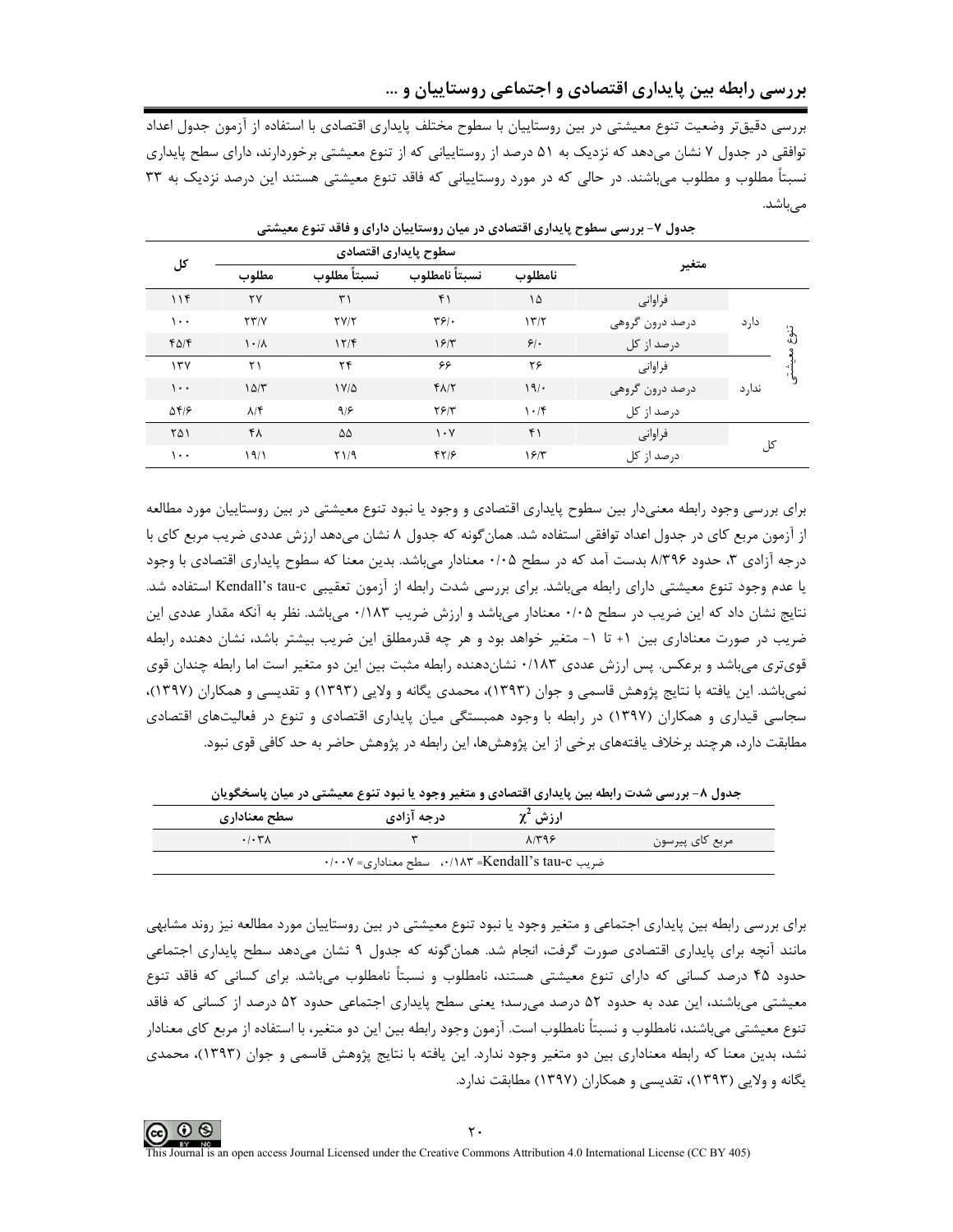|                |                    |                                         |                              |                  | بحاون ، ۔ بررسی سطرے پایتاری ابستانی در سان روستاییان دارای و ناصر سرے سیستی |        |      |
|----------------|--------------------|-----------------------------------------|------------------------------|------------------|------------------------------------------------------------------------------|--------|------|
|                |                    |                                         | سطوح پایداری اجتماعی         |                  |                                                                              |        |      |
| کل             | مطلوب              | نسبتأ نامطلوب<br>نسبتأ مطلوب<br>نامطلوب |                              | متغير            |                                                                              |        |      |
| ۱۱۵            | ٢٨                 | ٣۵                                      | ٣۶                           | ۱۶               | فراواني                                                                      |        |      |
| $\cdots$       | Yf/Y               | $\mathbf{r} \cdot \mathbf{r}$           | T1/T                         | 1779             | درصد درون گروهی                                                              | دار د  |      |
| $f\Delta/\tau$ | 11                 | $\frac{1}{\sqrt{2}}$                    | 15/7                         | $5/\tilde{r}$    | درصد از کل                                                                   |        | تنوع |
| 149            | ۲۶                 | ۴۱                                      | ۴٠                           | ٣٢               | فراواني                                                                      |        | ીં   |
| $\cdots$       | $\lambda/\lambda'$ | $Y9/\Delta$                             | $Y\Lambda/\Lambda$           | $\tau\tau/\cdot$ | درصد درون گروهی                                                              | ندار د |      |
| $\Delta f/V$   | 1.7                | $\frac{5}{2}$                           | $1\Delta/Y$                  | 17/9             | درصد از کل                                                                   |        |      |
| ۲۵۴            | ۵۴                 | ٧۶                                      | ٧۶                           | ۴۸               | فراواني                                                                      |        |      |
| $\cdots$       | Y1/T               | Y9/9                                    | Y9/9                         | $1\lambda/9$     | درصد از کل                                                                   | کل     |      |
|                |                    |                                         | $df = 3$<br>$\chi^2 = 3.858$ | $Sig = 0.277$    |                                                                              |        |      |

حدول ۹- پی سے سطوح بابداری احتماعی در میان روستاییان دارای و فاقد تنوع معیشته

مقایسه میانگین پایداری اقتصادی و اجتماعی در بین روستاییان دارای و فاقد تنوع معیشتی

برای مقایسه میانگین پاسخگویان دارای و فاقد تنوع معیشتی از نظر پایداری اقتصادی و اجتماعی در محدوده مورد مطالعه از ازمون تی مستقل استفاده شد. همانطور که جدول ۱۰ نشان میدهد بین پایداری اقتصادی زندگی کسانی که دارای تنوع معیشت و کسانی که فاقد تنوع معیشت می،باشند، تفاوت آماری معناداری در سطح ۵ درصد وجود دارد. به عبارت بهتر، کسانی که دارای شغلهای متنوع هستند و از منابع درآمدی متنوعتری برخوردارند، پایداری اقتصادی بالاتری دارند؛ این پافتهها با نتايج پژوهش ارسادو (Ersado, 2006) و پرز (Perz, 2005) مطابقت دارد. همچنين در مورد پايداري اجتماعي، نتايج تفاوتها از نظر آماری معنادار نبود؛ یعنی بین دو گروه دارای و فاقد تنوع معیشتی از نظر پایداری اجتماعی تفاوتی وجود ندارد. این یافته با نتایج پژوهشهای قاسمی و جوان (۱۳۹۳)، محمدی یگانه و ولایی (۱۳۹۳) و تقدیسی و همکاران (۱۳۹۷) مطابقت ندار د.

|                     | ت<br>.         | رے یا دی دی۔ رب | ----       | .<br>$^{\tiny{\text{++}}}$<br>- - |  |
|---------------------|----------------|-----------------|------------|-----------------------------------|--|
| Sig.                | آما, ه t       | ميانگين         | تنوع معيشت | متغيرها                           |  |
| $\cdot$ / $\cdot$ ) | $-\frac{1}{2}$ | $Y/Y$ ۹         | ندا, ند    | پایداری اقتصادی                   |  |
|                     |                | ۲/۶۱            | دا, ند     |                                   |  |
| .4.9A               | $-1/509$       | 7/5             | ندا, ند    | پایداری اجتماعی                   |  |
|                     |                | ۲/۶۵            | دار ند     |                                   |  |

حدول ۱۰- مقایسه میانگین باسخگویان دارای و فاقد تنوع معیشتی از نظر بایداری اقتصادی و احتماعی

#### عوامل مؤثر در اقدام به تنوع معیشتی

به منظور بررسی این نکته که چرا عدهای از روستاییان به مشاغل دوم و سوم روی میآورند و در واقع از تنوع معیشتی برخوردارند و چرا عدهای دیگر فاقد تنوع معیشتی هستند و دارای شغل دوم یا سوم نیستند، از آزمون رگرسیون لوجستیک به روش اینتر استفاده شد. ضمن اینکه به منطق رگرسیون لوجستیک در هنگام کدگذاری متغیرهای صفر و یکی هم توجه شد. تنوع معیشتی به عنوان متغیر وابسته این آزمون با سطح سنجش اسمی و سایر متغیرهای فردی، حرفهای و یا مرتبط به ساختار مزرعه به عنوان متغیرهای مستقل با سطوح سنجش اسمی و نسبی وارد آزمون شدند (جدول ۱۱). همان گونه که در جدول ۱۱ مشاهده میشود از بین ۱۴ متغیر فردی و حرفهای وارد شده در آزمون، ۱۰ متغیر در مدل وارد شده و قادر به پیش بینی تغییرات متغیر وابسته تنوع معیشتی روستاییان می باشند. آزمون Omnibus Test و بررسی ضریب مربع کای با درجه آزادی ۱۴، مربوط به ارزیابی کل مدل رگرسیون لوجستیک نشان می۵هد که برازش مدل در سطح خطای یک درصد،

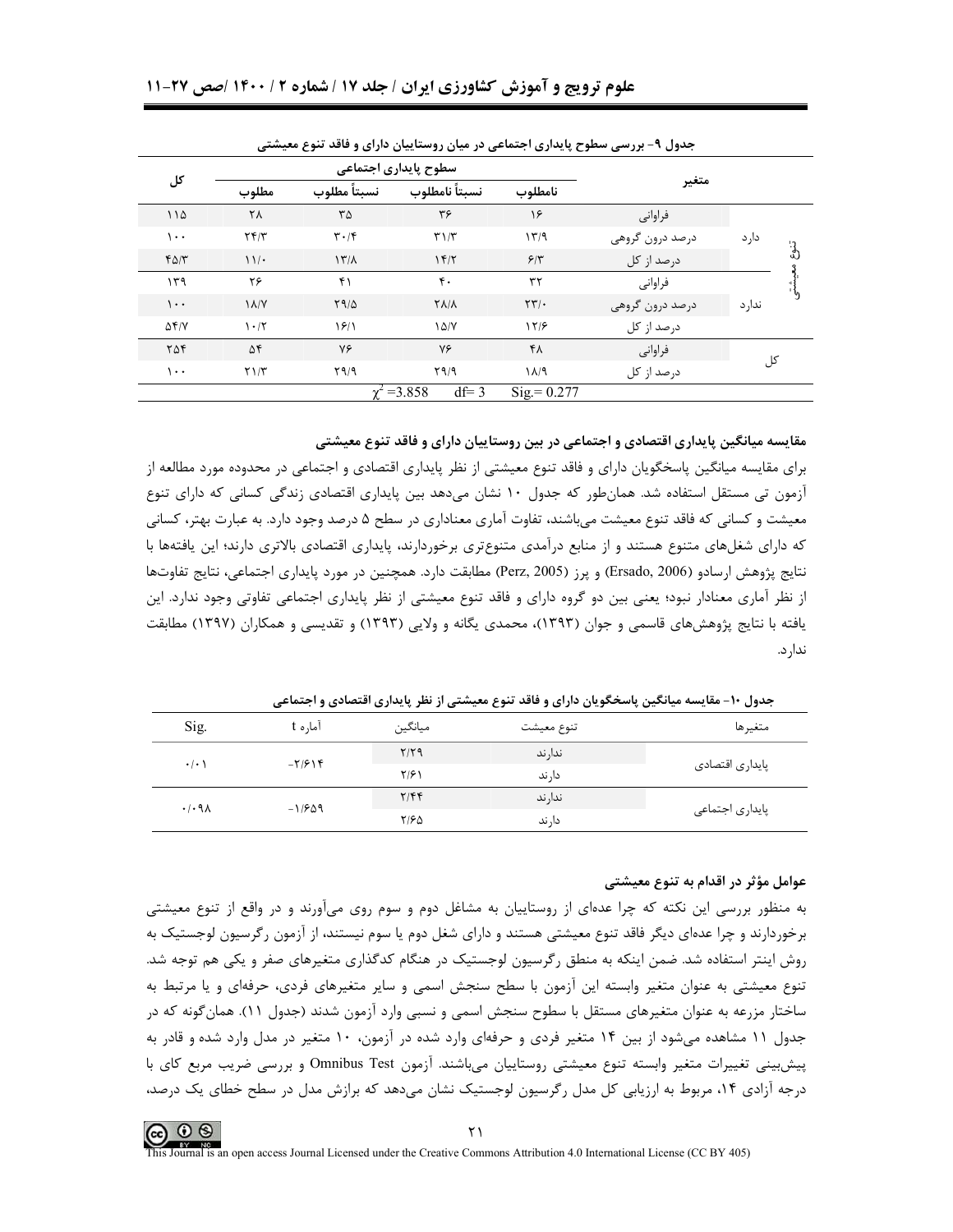بررسی رابطه بین پایداری اقتصادی و اجتماعی روستاییان و …

معنیدار است. ضریب تعیین Cox & Snell و ضریب تعیین Nagelkerke نشان دادند که ۱۰ متغیر مستقل این پژوهش توانستهاند بین ۴۰/۱ تا ۵۳/۷ درصد از تغییرات اقدام به تنوع معیشتی را تبیین کنند. درصد صحت پیشبینی و طبقهبندی مدل در مجموع ۸۲/۴ درصد است. بررسی دقیقتر در خصوص تأثیر این متغیرها نشان میدهد اولین متغیری که اثر معنیدار بر احتمال اقدام به اشتغال دوم و سوم و یا به عبارتی تنوع معیشتی دارد، نوع مالکیت زمین است که نسبت بختها برای این متغیر یعنی عدد ۴/۵۶۴ نشان میدهد با تغییر نوع مالکیت زمین کشاورزی از اجارهای به سمت مالکیت شخصی، تنوع معیشتی فرد به نسبت ۴/۵۶۴ افزایش مییابد. دومین متغیر، داشتن خودرو سواری است، نسبت بختها برای این متغیر ۲/۱۴۲ است که نشان می دهد داشتن خودرو سواری نسبت پرداختن به اشتغال دوم یا سوم را به اندازه ۲/۱۴۲ افزایش میدهد. پس از آن، متغیر شرکت در دورههای آموزشی فنی و حرفهای است که بررسی نسبت بخت این متغیر حاکی از آن است که شرکت کردن در دورههای آموزشی فنی و حرفهای مانند جوشکاری، نقشه کشی فنی و یا سایر موارد ذکر شده از طرف روستاییان، نسبت تنوع معیشتی را به اندازه ۱/۴۶۵ مرتبه بیشتر میکند. به همین ترتیب سایر متغیرهای اثرگذار به ترتیب میزان اثر عبارتند از تعداد دام بزرگ، سابقه کار غیر کشاورزی، تعداد دام کوچک، سابقه کار کشاورزی، میزان پسانداز مالی، درآمد كل خانوار و درآمد كشاورزي. اين يافتهها با نتايج پژوهش واليلاين (Walelign, 2016) و آبرا و همكاران ( ,Abera et al 2021) در مورد تأثیر کل پس|نداز خانوار و دسترسی به اعتبارات، پژوهش کومباری (Combary, 2015) در مورد اثر درآمد کل، يژوهش آيدو و همكاران (Idowu *et al.,* 2011)، يژوهش ناتان و محمد (Nathan & Mohammad, 2014) و يژوهش آبرا و همکاران (Abera *et al.*, 2021) در مورد اثر سطح آموزش نیروی کار و دسترسی به دورههای آموزشی، سرانهی دارایی دام و داراییهای سرمایهای و تجربه در یک فعالیت غیر زراعی خاص بر تنوع منابع درآمدی مطابقت دارد؛ و با نتایج پژوهشهای کومباری (Combary, 2015)، آیدو و همکاران (Idowu et al., 2011)، پژوهش قمر و همکاران (Ghimire et al., 2014) پژوهش آبرا و همكاران (Abera et al., 2021) در مورد اثر اندازه خانوار، پژوهش ناتان و محمد ( ,Nathan & Mohammad 2014) و آبرا و همكاران (Abera *et al.*, 2021) در مورد تأثير اندازه زمين زراعي، پژوهش قمر و همكاران ( ,Ghimire *et al* 2014) و پژوهش آبرا و همكاران (Abera et al., 2021) در مورد اثر تحصيلات و پژوهش آيدو و همكاران ( ,Idowu et al 2011) در مورد سرانهی مالکیت زمین بر تنوع معیشتی مطابقت ندارد.

| Exp(B)                                                                                        | Sig.                            | Wald        | S.E.                                | B                            | متغير                             |  |  |
|-----------------------------------------------------------------------------------------------|---------------------------------|-------------|-------------------------------------|------------------------------|-----------------------------------|--|--|
| $\cdot$ /9).                                                                                  | .751                            | .1977       | .719                                | $-\cdot/\cdot9\Delta$        | تعداد اعضاى خانوار                |  |  |
| $1/\cdot \cdot 9$                                                                             | .785                            | .7.79       | $\cdot$ / $\cdot$ $\wedge$ $\cdot$  | $\cdot/\cdot\cdot$ 9         | سطح تحصيلات                       |  |  |
| 1/480                                                                                         | $\cdot/\cdot\cdot$ $\mathsf{Y}$ | 91979       | $\cdot$ /۴۸۳                        | $\cdot$ /۳ $\wedge$ ۲        | شرکت در دورههای آموزشی فنی حرفهای |  |  |
| 1/2.4                                                                                         | $\cdot/\cdot\cdot\cdot$         | 17/191      | $\cdot/\cdot$ 19                    | .1.89                        | سابقه کار کشاورزی                 |  |  |
| 1/179                                                                                         | $\cdot/\cdot\cdot\cdot$         | 77/979      | $\cdot/\cdot$ ٣٣                    | .197                         | سابقه كار غير كشاورزى             |  |  |
| P/A                                                                                           | .1157                           | Y/Y         | .7979                               | 1/791                        | نوع مالكيت مسكن                   |  |  |
| $F/\Delta F$                                                                                  | $\cdot/\cdot\cdot$ $\mathsf{Y}$ | 9/969       | $.$ /۴۸۱                            | $1/\Delta$ $1\Delta$         | نوع مالکیت زمین کشاورزی           |  |  |
| .795V                                                                                         | $\cdot \beta \cdot 5$           | .7997       | $\cdot$ / $\cdot$ $\wedge$ $\vee$   | $-\cdot/\cdot \Delta \Delta$ | سطح زیر کشت                       |  |  |
| .79F <sub>0</sub>                                                                             | $\cdot/\cdot\cdot$ ۴            | A/Y9        | $\cdot/\cdot$ $\mathsf{Y}$ $\cdot$  | $-\cdot/\cdot\Delta$ ۶       | درآمد کشاورزی                     |  |  |
| $1/\cdot 71$                                                                                  | $\cdot/\cdot$ \ $\Upsilon$      | 9/7V        | $\cdot/\cdot$ ) $\Upsilon$          | $\cdot/\cdot\tau$            | درآمد کل خانوار                   |  |  |
| $1/\cdot 7\lambda$                                                                            | $\cdot/\cdot\cdot$              | 1.1107      | $\cdot/\cdot$ ) $\Upsilon$          | $\cdot/\cdot \tau$           | میزان پسانداز مالی                |  |  |
| $Y/1$ ۴۲                                                                                      | $\cdot/\cdot$ ) $\Upsilon$      | 5/777       | $\cdot$ /۳ $\cdot$ ۴                | $\cdot$ /YSY                 | داشتن خودرو سوارى                 |  |  |
| $1/1$ ۴۴                                                                                      | $\cdot/\cdot\cdot\lambda$       | $Y/\cdot Y$ | $\cdot$ / $\cdot$ $\wedge$ $\wedge$ | .115f                        | تعداد دام کوچک                    |  |  |
| 1/570                                                                                         | $\cdot/\cdot$ ) $\uparrow$      | 9/7         | .7110                               | $\cdot$ /۲ $\cdot$ ۳         | تعداد دام بزرگ                    |  |  |
| $\cdot/\cdot\cdot\Delta$                                                                      | $\cdot$ / $\cdot$ $\cdot$ \     | 10/19A      | $1/T\Lambda$                        | $-\Delta$ /۳۸۸               | ضريب ثابت                         |  |  |
| $Chi-Squar = 128.37$                                                                          |                                 |             |                                     | $df = 14$                    | $Sig = 0.0001$                    |  |  |
| Nagelkerke R Square= $0.536$ . Overall percentage= $82.4$<br>$\cos \&$ Snell R Square = 0.401 |                                 |             |                                     |                              |                                   |  |  |

جدول ١١- نتايج آزمون رگرسيون لوجستيک عوامل مؤثر بر اقدام به تنوع معيشتي

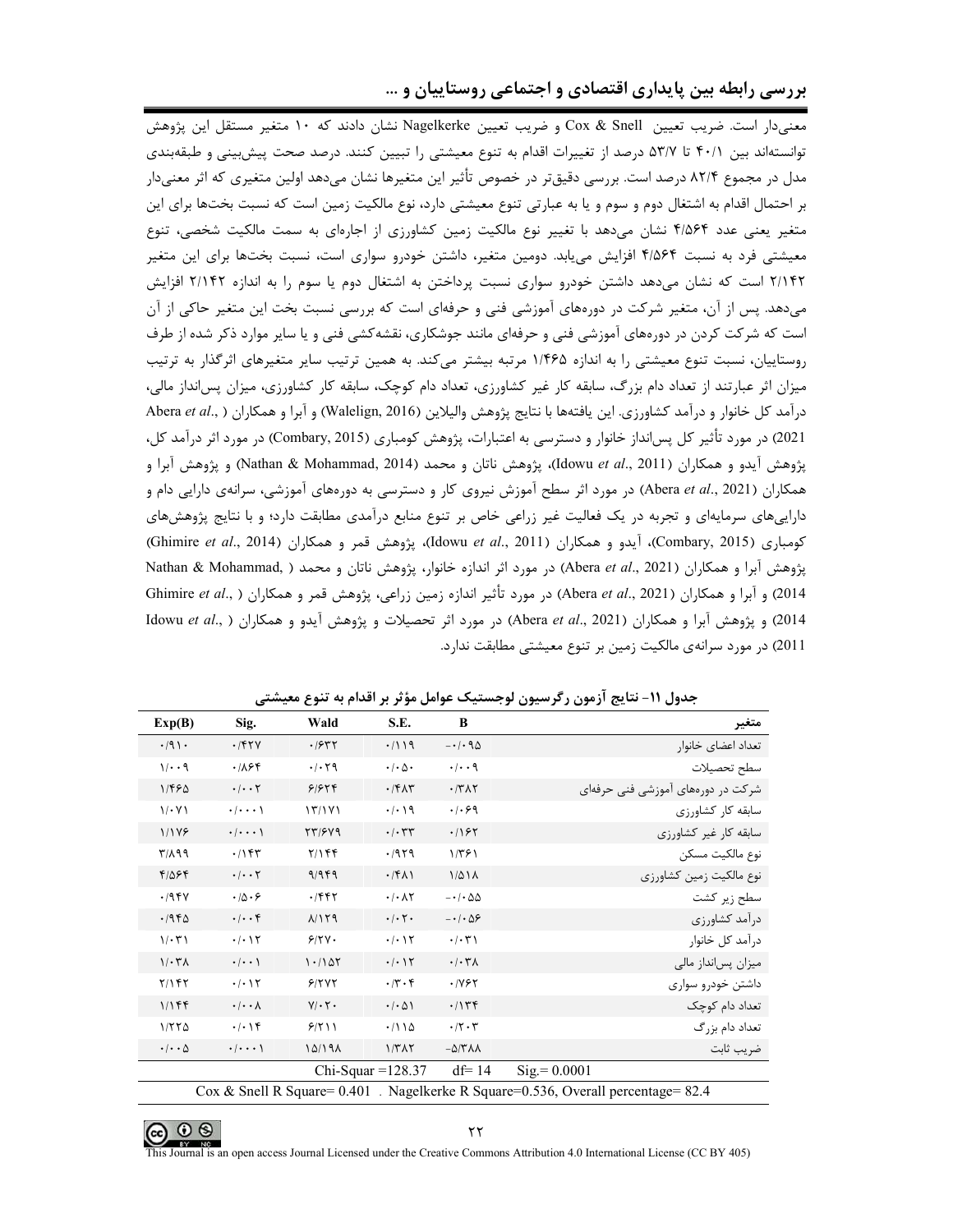#### نتیجهگیری و پیشنهادها

در تطابق با نتایج پژوهشهای متعدد مبنی بر نقش تنوع معیشت روستایی به عنوان یک استراتژی مناسب در پایداری روستاها، نتایج پژوهش حاضر نیز نشان داد که بین تنوع معیشتی و پایداری اقتصادی در سطح روستای مورد مطالعه رابطه مثبتی وجود دارد. هرچند، سطح تنوع معیشت در بین روستاییان مورد مطالعه پایین بود به طوری که اکثریت روستاییان مورد مطالعه از طریق کشاورزی امرار معاش میکردند؛ و کمتر از نیمی از روستاییان، استراتژی تنوع درآمدی را بر اساس ترکیبی از فعالیتهای کشاورزی و دامداری، رانندگی، نگهبانی و غیره دنبال میکنند. نتایج سطحبندی پایداری اقتصادی نیز حاکی از نامطلوب بودن وضعیت بیش از نیمی از روستاییان در منطقه مورد مطالعه بود؛ به این معنی که از نظر امنیت اقتصادی، اشتغال سودمند و منابع مالی در حد متوسط قرار دارند که می توان علت آن را متوسط بودن میزان تولیدات کشاورزی و غیرکشاورزی و یا سرمایهگذاری نسبتاً ضعیف در زمینه فعالیتهای غیرکشاورزی دانست که خود میتواند به دلیل دسترسی متوسط به اعتبارات بانکی، به ماشینآلات، به وسایل حمل و نقل و به انبار برای تولیدات و غیره باشد. از نظر پایداری اجتماعی نیز وضعیت روستاییان مورد مطالعه چندان مطلوب نمیباشد؛ بدین معنا که میزان رضایت از کار کشاورزی و غیر کشاورزی، میزان اطمینان از آینده شغلی و میزان دسترسی به منابع اطلاعاتی در بین روستاییان ضعیفتر از حد متوسط جامعه میباشد. با توجه به رابطه مثبت بین پایداری اقتصادی و اتخاذ راهبردهای متنوع معیشتی، می¤وان بیان نمود که هرچقدر پایداری اقتصادی در بین روستاییان بیشتر باشد، امکان پرداختن به راهکارهای متنوع درآمدی بیشتر خواهد بود؛ در عین حال هرچقدر افراد بیشتری به تنوع معیشتی روی بیاورند، امنیت اقتصادی برای تأمین نیازمندیها و دسترسی به امکانات زیرساختی اقتصادی برای آنان و در کل مناطق روستایی بهبود می بابد. علاوه بر این، عواملی نظیر نوع مالکیت زمین (مالکیت شخصی)، برخورداری از برخی داراییها مانند خودرو سواری، دام بزرگ و کوچک، شرکت در دورههای آموزشی فنی و حرفهای، سابقه و تجربه کار غیر کشاورزی و کشاورزی، میزان پسانداز مالی، درآمد کل خانوار و درآمد کشاورزی بر احتمال اقدام به تنوع معیشتی در مناطق روستایی مورد مطالعه اثرگذارند. نتایج این پژوهش نشان داد که نمی¤وان اطمینان حاصل کرد که بخش کشاورزی به تنهایی و به عنوان فعالیت محوری برای پایداری اقتصادی روستاها قابل اتکا می,باشد. از این,و، سیاستها و اقدامات باید در راستای بهبود معیشت جوامع روستایی با تمرکز بر توسعه زیرساختهای اقتصادی، افزایش سطح توانمندیها و آموزش مردم روستایی جهت پیدا کنند. در این راستا، پیشنهادهای زیر قابل توصیه است:

- دورهها و کلاسهای آموزشی برای افزایش آگاهی محلـی در جهـت توسـعه مهـارتهـای فنـی و حرفـهای بـرای فعالیـت در زمینههایی به غیر از کشاورزی از سوی مراکز تابعه مدیریت جهاد کشاورزی شهرستان بـاوی برگـزار شـود. مشـاغل و کسـب و کارهایی که بدون نیاز به سرمایهگذاری مالی زیاد، با استفاده از امکانات محلی و پتانسیلهای روستایی قابـل راهانـدازی بـوده و برای روستاییان منبع درآمد باشند، مانند تهیه و تولید فرآوردههای خانگی با میوه خرما و کنار، توسعه گردشگری روسـتایی بـر اساس امکانات طبیعی منطقه، توسعه صنایع دستی محلی و فروش آنها با ایجاد بازارچههای محلی در کنار جاده ترویج شوند. - در کنار حمایت از بخش کشاورزی، حمایت مؤثرتری از مشاغل غیر کشاورزی و مشاغل خانگی کوچک از طریق تسهیل رونـد اعطای کمکهای مالی و تسهیل روند دسترسی به بازارهای فروش محصولات غیر کشاورزی صورت گیرد.

- دهیاران، شوراهای اسلامی روستاها با همکاری مراکز تابعه مدیریت جهاد کشاورزی شهرستان باوی و اداره تعـاون شهرسـتان باوی نسبت به راهاندازی تعاونیها و یا تشکلهای روستایی به منظور تشویق مردم برای سرمایهگذاری اشـتراکی در راهانـدازی کسبوکارهای جدید در منطقه اقدام نمایند و از افراد بومی و ساکن روستا نیز برای کار استفاده شود.

- با توجه به آنکه یکی از عوامل اثرگذار بر اقدام به تنــوع معیشــتی در منــاطق روســتایی مــورد مطالعــه، شــرکت در دورههــای آموزشی بود و معمولاً متولی اصلی برگزاری دورههای آموزشی غیررسمی در روستا و یا هدایت روستاییان بـه سـمت دورههـای آموزشی فنی و حرفهای، واحدهای ترویج کشاورزی در مراکز ترویج و خدمات جهاد کشاورزی و یـا مـدیریت جهـاد کشـاورزی شهرستان میباشند، پیشنهاد میشود در مطالعات آتی، نقش خدمات ترویجی در تمایل و اقدام مردم روستایی به سـمت تنــوع استراتژیهای معیشتی بررسی شود.

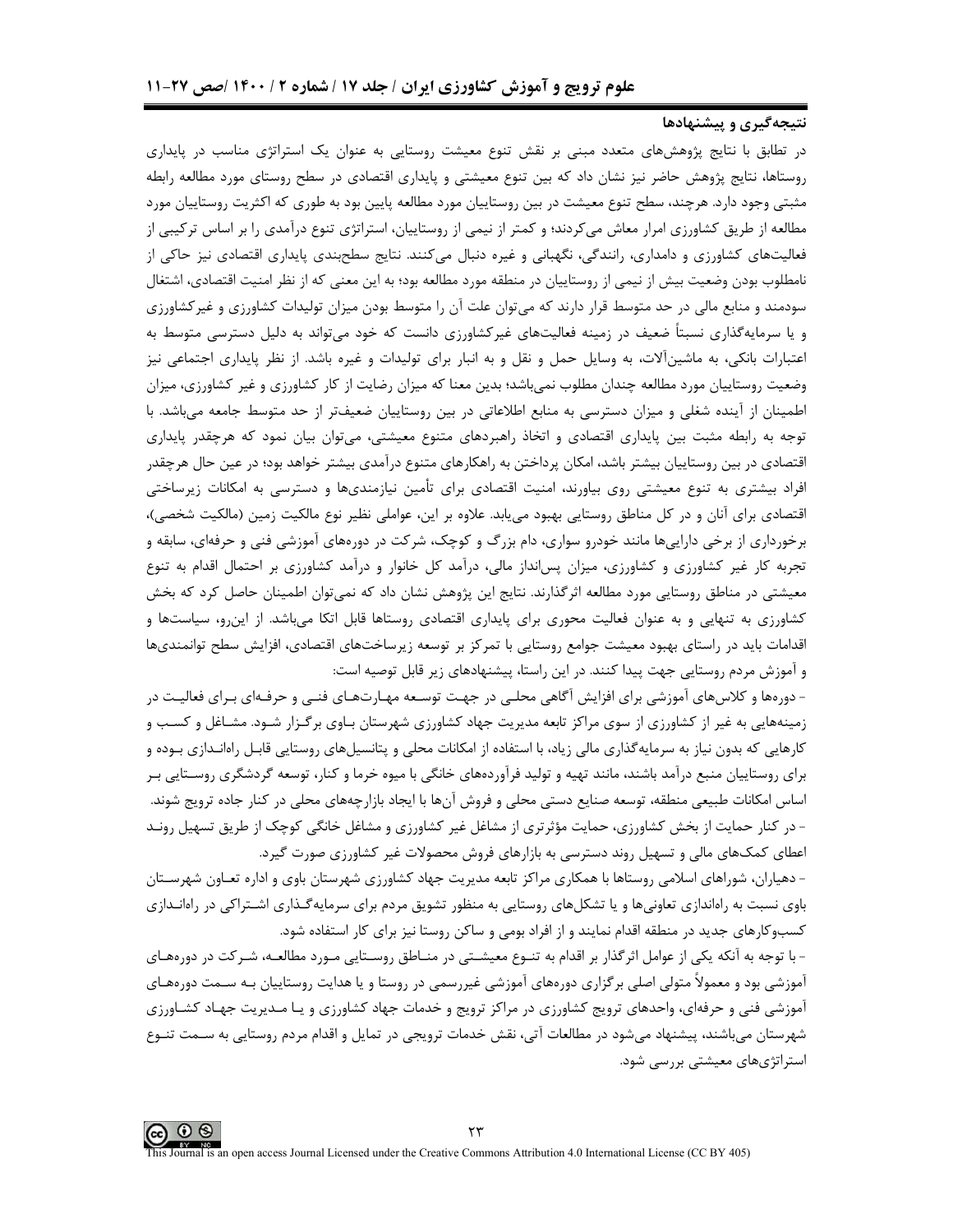منابع

- بريماني، ف،، راستي، ه،، رئيسي، ا.، و محمدزاده، م. (١٣٩۵). تحليل عوامل جغرافيايي مؤثر بر معيشت خانوار در سكونتگاههاي روستایی ( مورد شهرستان قصرقند)"*، جغرافیا و آمایش شهری- منطقهای*، شماره ۱۸، صص ۹۶−۸۵.
- تقدیسی، ا.، کرمشاهی، س.، و شایان، م. (۱۳۹۷). ارزیابی رویکرد متنوعسازی فعالیتهای اقتصادی در دستیابی به توسعه پایدار روستایی مطالعه موردی بخش مرکزی شهرستان درمشهر. *جغرافیا و روابط انسانی*، دوره ۱، شماره ۲، شماره یبایی ۲، صص. ۶۲۲-۶۰۸.
- جوان، ج.، علوىزاده، ا. م.، و كرماني، م. (١٣٩٠). نقش متنوعسازي فعاليتهاي اقتصادي در توسعه پايدار روستايي، مطالعه موردي: شهرستان سميرم. *فصلنامه انجمن جغرافياي ايران*، دوره ۹، شماره ۲۹، صص ۴۳-۱۷.
- حیدری ساربان، و.، و مجنونی توتاخانه، ع. (۱۳۹۵). نقش تنوع معیشتی در تابآوری خانوارهای روستایی پیرامون دریاچه ارومیه در برابر خشکسالی. *تحلیل فضایی مخاطرات محیطی،* دوره ۳، شماره ۴، صص ۷۰-۴۹.
- ركن|لدين افتخاري، ع.ر.، وزين، ن. پورطاهري، م.، و دانهكار، ا. (١٣٩٣). مطالعه وضعيت الگوي زيست جوامع روستايي حاشيه اکوسیستم تالاب بر اساس الگوی اکوویلج (مورد: روستاهای حاشیه تالاب میانکاله و لیوی زاغمر). *جغرافیا و* بر*نامه ریزی محیطی*، دوره ۲۵، شماره ۳، صص ۲۶۴-۲۴۳.
- سجاسی قیداری، ح. ا.، خوب، ش.، حسینی کهنوج، س. ر.، و مرادی، ک. (۱۳۹۷). اثرات تنوعبخشی اقتصاد روستایی بر تابآوری معیشت روستاییان در دهستان رادکان شهرستان چناران. *فصلنامه اقتصاد فضا و توسعه روستایی*، سال ۷، شماره ۲، صص. ۷۰-۴۱.
- شانازی، ک.، و اعظمی، م. (۱۳۹۶). اثرات تالاب زریوار مریوان بر معیشت پایدار خانوارهای روستایی. *مجله علوم ترویج و* آموزش کشاورز*ی ایران*، دوره ۱۳، شماره ۲، صص ۲۴۹-۲۳۵.
- صادقي چم چنگي، س.، تقديسي، ا.، و صيدايي، س ا. (١٣٩۵). تأثير تنوع اقتصادي بر پايداري نواحي روستايي (مطالعه موردی: نواحی روستایی شهرستان شهرکرد). *پژوهش و برنامهریزی روستایی،* دوره ۵، شماره ۳، صص ۲۵-۳۷.
- طالشی، م.، و سیداخلاقی، س. ج. (۱۳۹۸). بررسی نقش تنوع معیشتی در تابآوری خانوارهای روستایی حوزه آبخیز حبلهرود در مواجهه با خشکسالی. *نشریه علمی تحقیقات مرتع و بیابان ایران*، جلد ۶۲ شماره ۶، صفحه ۴۷۳-۴۵۹.
- طاهرخانی، م. (۱۳۷۹). صنعتی شدن روستا، سنگ بنای استراتژی آینده توسعه روستایی. اداره کل طرحهای صنعتی و بھر میر داری، وزارت جھاد سازندگے.
- قاسمی، م.، و جوان، ج. (۱۳۹۳). تبیین رابطه تنوعبخشی فعالیتهای اقتصادی و توسعه پایدار روستایی مطالعه موردی: شهرستان مشهد. *پژوهشهای روستایی،* دوره ۵، شماره ۲، صص ۲۶۲-۲۳۷.
- کرپمزاده، ح، ولائي، م،، و منافي آذر، ر. (۱۳۹۵). نقش تنوع بخشي به فعاليتها در پايداري اقتصاد روستايي مطالعه موردي: دهستان مرحمتآباد میانی، شهرستان میاندوآب*. آمایش جغرافیایی فضا*، دوره ۶، شماره ۲۰، صص ۱۴۴-۱۲۹.
- کریمپور، ن. (۱۳۹۵). نقش تنوع منابع معیشتی در تابآوری خانوارهای روستایی در برابر خشکسالی . مطالعه موردی: دهستان ترجان، شهرستان سقز. پایانِنامه کارشناسی ارشد جغرافیا و برنامهریزی روستایی گرایش برنامهریزی كالبدى، دانشگاه زنجان.
- کریمی، ک.، و کرمی دهکردی، ا. (۱۳۹۴). بهرهبرداری از مراتع و لزوم متنوعسازی معیشت خانوارهای روستایی مطالعه موردی: شهرستان ماهنشان. *مجله پژوهش های روستایی،* دوره ۶، شماره ۲، صص ۳۶۸-۳۴۳.
- مرکز آمار ایران. (۱۴۰۰). چکیده نتایج طرح آمارگیری نیروی کار تابستان ۱۴۰۰. دفتر جمعیت، نیروی کار و سرشماری، درگاه ملی آمار ایران. قابل دسترسی در آدرس اینترنتی: <https://amar.org.ir/gozideamari/ID/15844>
- مرکز آمار ایران. (۱۳۹۰). نتایج سرشماری نفوس و مسکن در سطح آبادیها. درگاه ملی آمار ایران، . قابل دسترسی در آدرس ابنترنتي: <https://www.amar.org..ir>

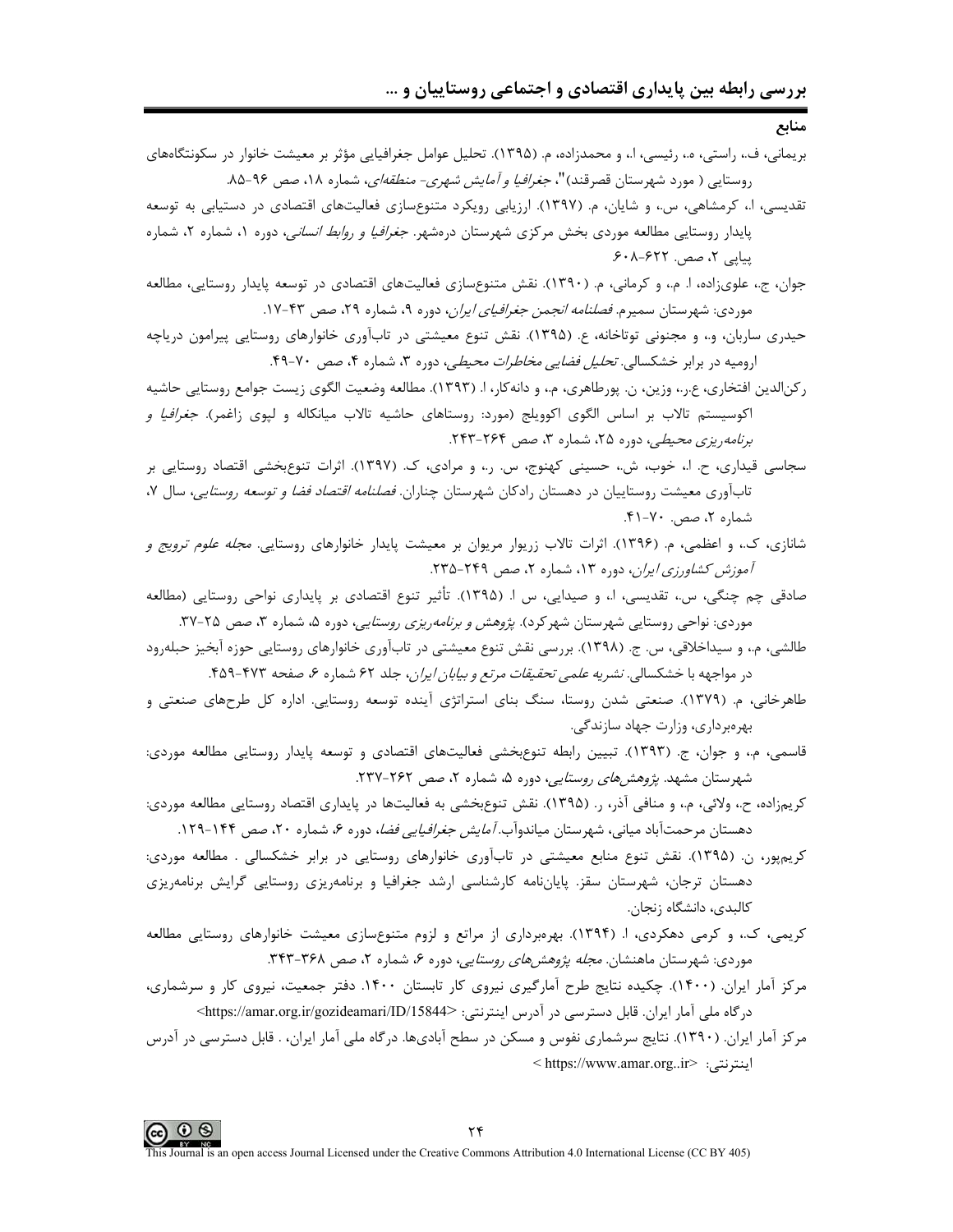.<br>محمدی یگانه، ب.، و ولایی، م. (۱۳۹۳). تنوعبخشی به اقتصاد روستاها جهت تحقق توسعه پایدار مورد: دهستان مرحمتآباد شمالی شهرستان میاندوآب*. فصلنامه اقتصاد فضا و توسعه روستایی،* سال ۳، شماره ۲، صص. ۷۰-۵۴.

.<br>نظری، م.، فروزانی، م.، یزدان پناه، م.، و برادران، م. (۱۳۹۶). تبیین امنیت معیشت کشاورزان در شرایط گرد و غبار در شهرستان شوش. *مجله علوم ترويج و آموزش كشاورزي ايران*، دوره ۱۳، شماره ۲، صص ۱۶۹-۱۵۳.

نوروزی، م.، و حیاتی، د. (۱۳۹۴). سازمهای مؤثر بر معیشت پایدار روستایی از دیدگاه کشاورزان استان کرمانشاه. *مجله علوم* ترويج و آموزش كشاورزي ايران، دوره ١١، شماره ١، صص ١۴۴-١٢٧.

ولايي، م.، عبدالهي، ع.، منافي آذر، ر.، و صفري، ن. (١٣٩۴). تحليل عوامل مؤثر بر توسعه پايدار روستايي با تأكيد بر كارآفريني (مطالعه موردی: دهستان مرحمتآباد شمالی- شهرستان میاندوآب). بر*نامهریزی منطقهای*، دوره ۵، شماره ۱۹، صص ١٤٢-١٤٩.

.<br>یاسوری، م.، و جوان، ف. (۱۳۹۴). تحلیل محدودیتهای تنوعِبخشی اقتصاد روستایی مورد: دهستان اشکور علیا. *اقتصاد فضا و* توسعه روستایی، دوره ۴، شماره ۳، صص ۳۷-۱۹.

- Abera, A., Yirgu, T., and Uncha, A. (2021). Determinants of rural livelihood diversification strategies among Chewaka resettlers' communities of southwestern Ethiopia. Agriculture & Food Security,  $10(1)$ , 1-19.
- Alemu, Z. G., (2012). Livelihood strategies in rural South Africa: Implications for poverty reduction. Paper presented at the International Association of Agricultural Economists (IAAE) Triennial Conference, August (PP. 18-24), Foz do Iguacu, Brazil.
- Awoke Kassa, W. (2019). Determinants and challenges of rural livelihood diversification in Ethiopia: Qualitative review. Journal of Agricultural Extension and Rural Development, 11(2), 17-24.
- Babatunde, R. O., and Qaim, M. (2009). Patterns of income diversification in rural Nigeria: Determinants and impacts. Quarterly Journal of International Agriculture, 48(4), 305-320.
- Barretta, C. B., Reardon, T., and Webb, P. (2001). Nonfarm income diversification and household livelihood strategies in rural africa: Concepts, dynamics, and policy implications. Food Policy, 26, 315-331.
- Brown, P. R., Nelson, R., Jacobs, B., Kokic, P., Tracey, J., Ahmed, M., and DeVoil, P. (2010). Enabling natural resource managers to self-assess their adaptive capacity. Agricultural Systems, 103(8), 562-568.
- Combary, O. S. (2015). Determining factors of the strategies for diversifying sources of income for rural households in Burkina Faso. Journal of Development and Agricultural Economics, 7(1), 20-28.
- Ersado, L. (2006), Income diversification in Zimbabwe: Welfare implications from urban and rural areas. World Bank Policy Research Working Paper No. 3964. World Bank, Washington, DC. Available at: <https://openknowledge.worldbank.org/handle/10986/8389>.
- Ghimire, R., Huang, W. C., and Shrestha, R. B. (2014). Factors affecting nonfarm income diversification among rural farm households in central Nepal.International Journal of Agricultural Management and Development, 4(2), 123-132. DOI: 10.22004/ag.econ.246109
- Idowu, A. O., Aihonsu, J. O. Y., Olubanjo, O. O., and Shittu, A. M. (2011). Determinants of income diversification among farm households in South-West Nigeria. Economics and Finance Review, 1(5), 33-34. Available at: <http://www.businessjournalz.org/efr. Accessed on 15 January, 2013>.
- Kimenju, S. C., and Tschirley. D. (2008). Agricultural and livelihood diversification in Kenyan rural households. Working Paper No. 29, Tegemeo Institute of Agricultural Policy and Development, Nairobi, Kenya, Available at: <http://41.89.96.81:8080/xmlui/handle/123456789/2278>.
- Liu, D., Li, F., Hu, X. S., Wang, R. S., Yang, W. R., Li, D., and Zhao, D. (2009). Measurement indicators and an evaluation approach for assessing urban sustainable development: A case study for China's Jining City. Landscape and Urban Planning, 90(3-4), 134-142.
- Nathan, S. B. S., and Mohammad, M. R. (2014) Livelihood strategies and household income of a paddy farming community in Northwest Selangor, Malaysia. Journal of Emerging Economies and Islamic Research,  $2(1), 1-15.$
- Neudert, R., Goetter, J. F., Andriamparany, J. N., and Rakotoarisoa, M. (2015). Income diversification, wealth, education and well-being in rural south-western Madagascar: Results from the Mahafaly region. Development Southern Africa, 32(6), 758-784.
- Perz, S. G. L. (2005). The importance of household– asset diversity for livelihood diversity and welfare among small farm colonists in the Amazon. Journal of Development Studies, 41(7), 1193-1220.
- Snyman, S. (2014). The impact of ecotourism employment on rural household incomes and social welfare in six southern African countries. Tourism and Hospitality Research, 14(1-2), 37-52.



This Journal is an open access Journal Licensed under the Creative Commons Attribution 4.0 International License (CC BY 405)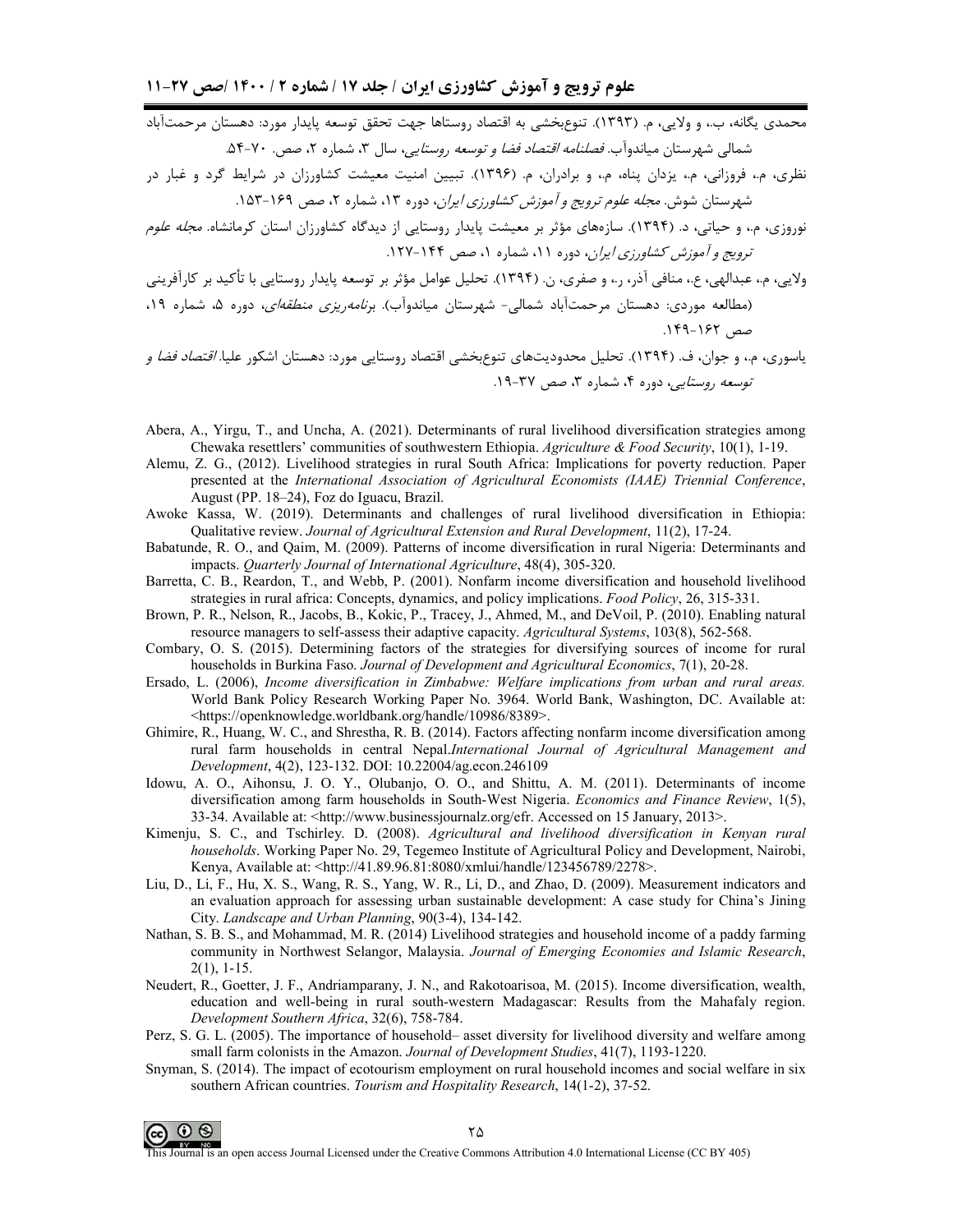Walelign, S. Z. (2016) Livelihood strategies, environmental dependency and rural poverty: The case of two villages in rural Mozambique. *Journal of Environment, Development and Sustainability*, 2(18), 593–613.